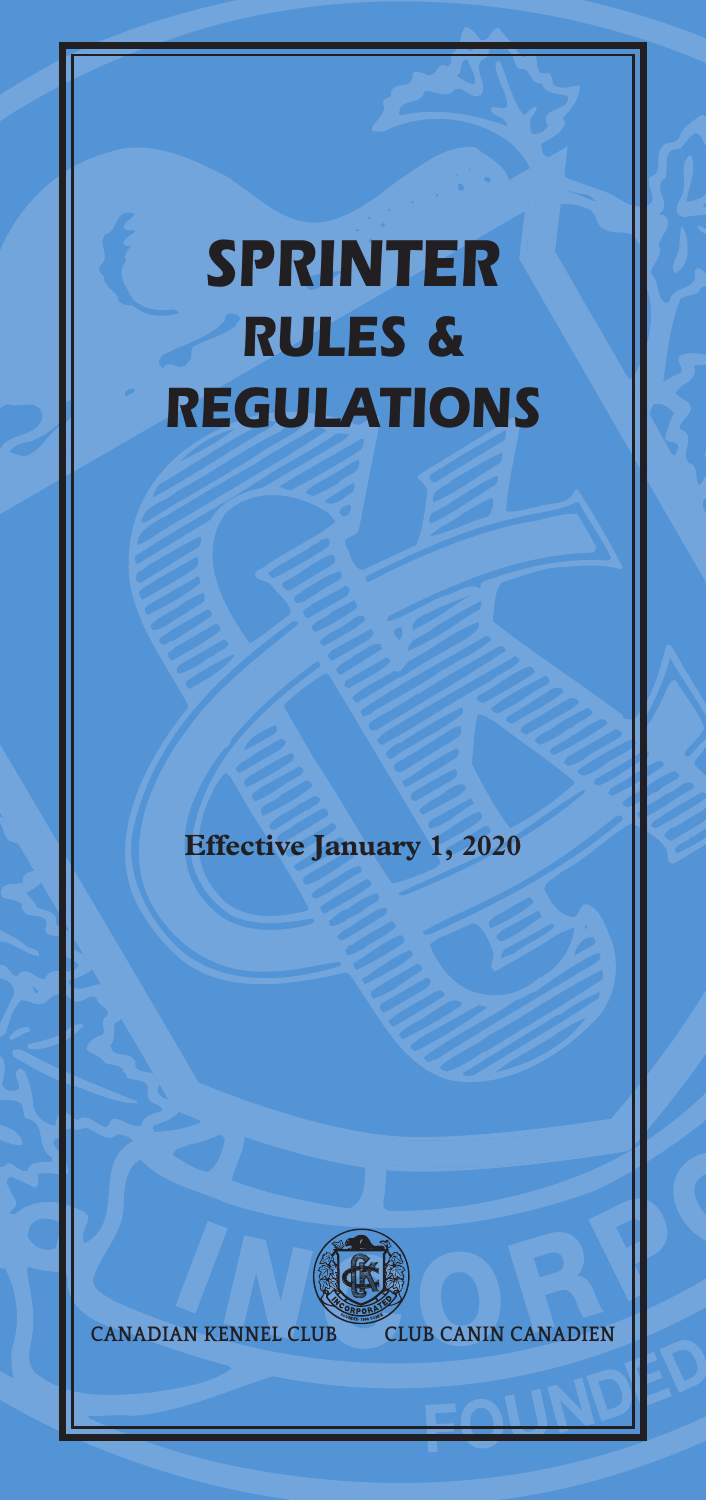The purpose of the Sprinter Test is to provide all dogs, purebred and non-purebreds, and their owners an enjoyable, healthy field activity that will promote the canine human bond and can be rewarded with a range of field titles.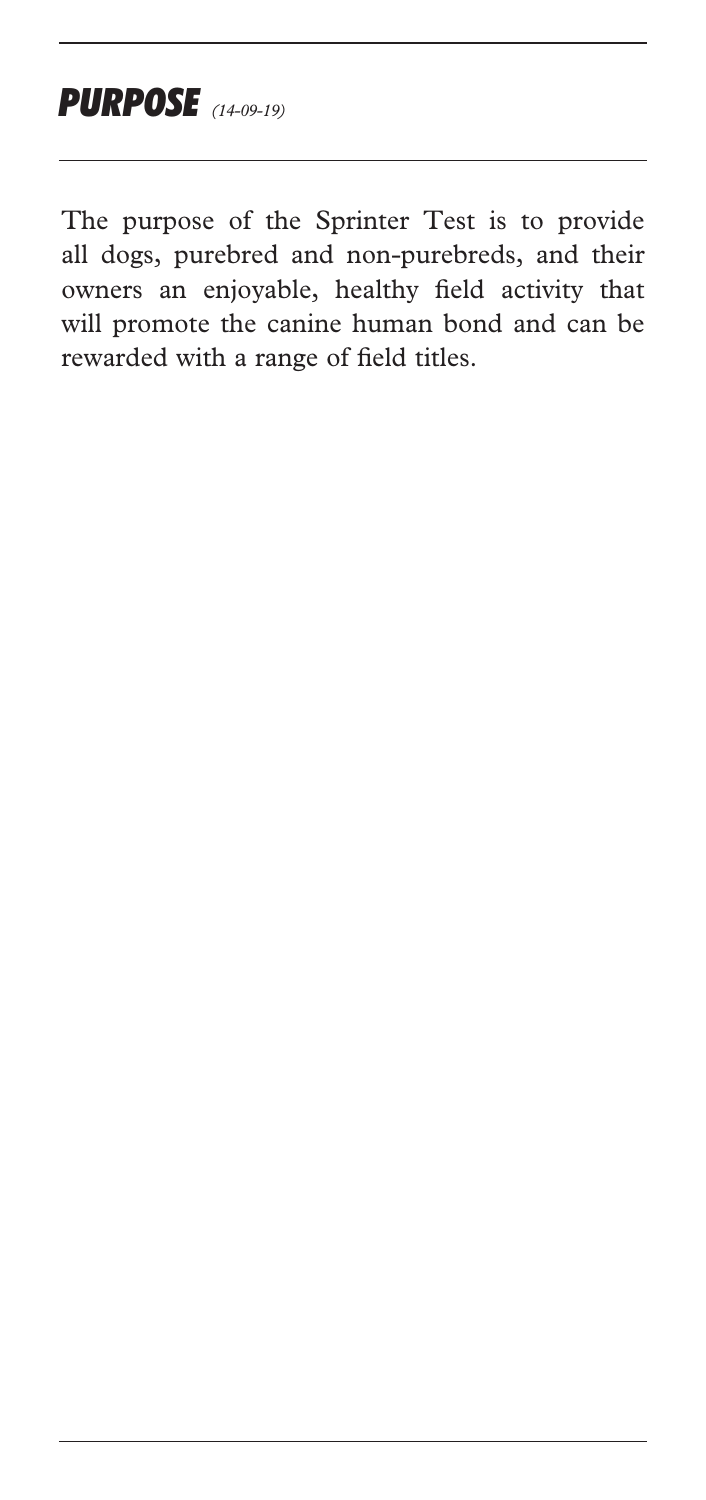# *TABLE OF CONTENTS*

| 1              |                            | <b>INTERPRETATIONS</b>                  |  |  |
|----------------|----------------------------|-----------------------------------------|--|--|
|                | 1.1                        |                                         |  |  |
|                | 1.2                        | Sprinter Defined and Classified  3      |  |  |
| $\overline{2}$ |                            | <b>GENERAL RULES &amp; REGULATIONS</b>  |  |  |
|                | 2.1                        |                                         |  |  |
|                | 2.2                        | Eligibility to Hold a Sprinter Event  4 |  |  |
|                | 2.3                        |                                         |  |  |
|                | 2.4                        |                                         |  |  |
|                | 2.5                        |                                         |  |  |
|                | 2.6                        |                                         |  |  |
|                | 2.7                        |                                         |  |  |
| 3              | <b>PREMIUM LISTS</b>       |                                         |  |  |
|                | 3.1                        |                                         |  |  |
| 4              | <b>OFFICIALS</b>           |                                         |  |  |
|                | 4.1                        |                                         |  |  |
| 5              |                            | <b>RUNNING THE EVENT</b>                |  |  |
|                | 5.1                        |                                         |  |  |
|                | 5.2                        |                                         |  |  |
|                | 5.3                        |                                         |  |  |
| 6              |                            | <b>END OF EVENTS</b>                    |  |  |
|                | 6.1                        | 10                                      |  |  |
|                | 6.2                        | 11                                      |  |  |
| 7              | <b>TITLES &amp; AWARDS</b> |                                         |  |  |
|                | 7.1                        | 11                                      |  |  |
|                | 7.2                        | 12                                      |  |  |
|                | 7.3                        | 12                                      |  |  |
| 8              |                            | <b>UNSPORTSMANLIKE CONDUCT </b><br>13   |  |  |
| 9              |                            | 13                                      |  |  |
| 10             |                            | 15                                      |  |  |
|                |                            |                                         |  |  |
| 11             |                            | 16                                      |  |  |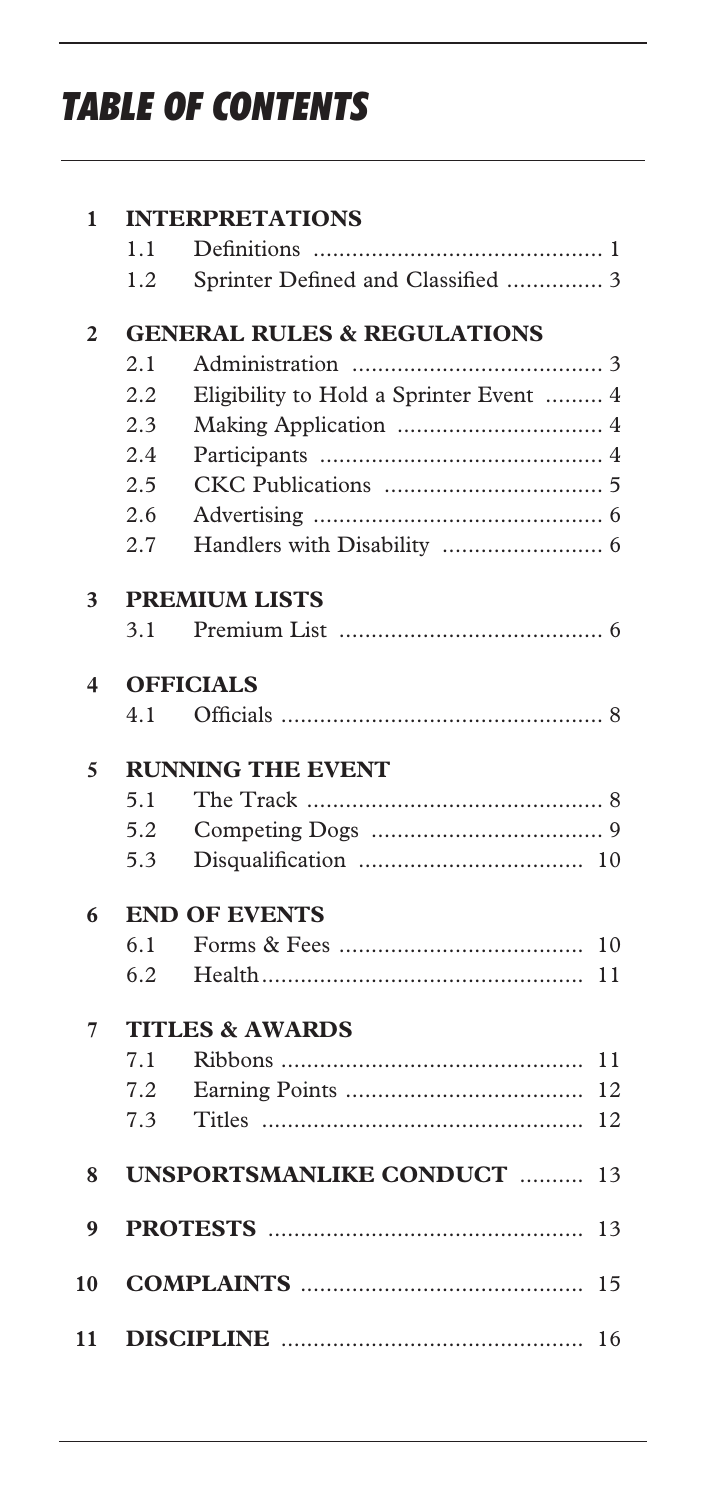| 12 PROCEDURE FOR CONDUCTING A<br><b>SPRINTER EVENT COMMITTEE</b> |  |
|------------------------------------------------------------------|--|
|                                                                  |  |
|                                                                  |  |
|                                                                  |  |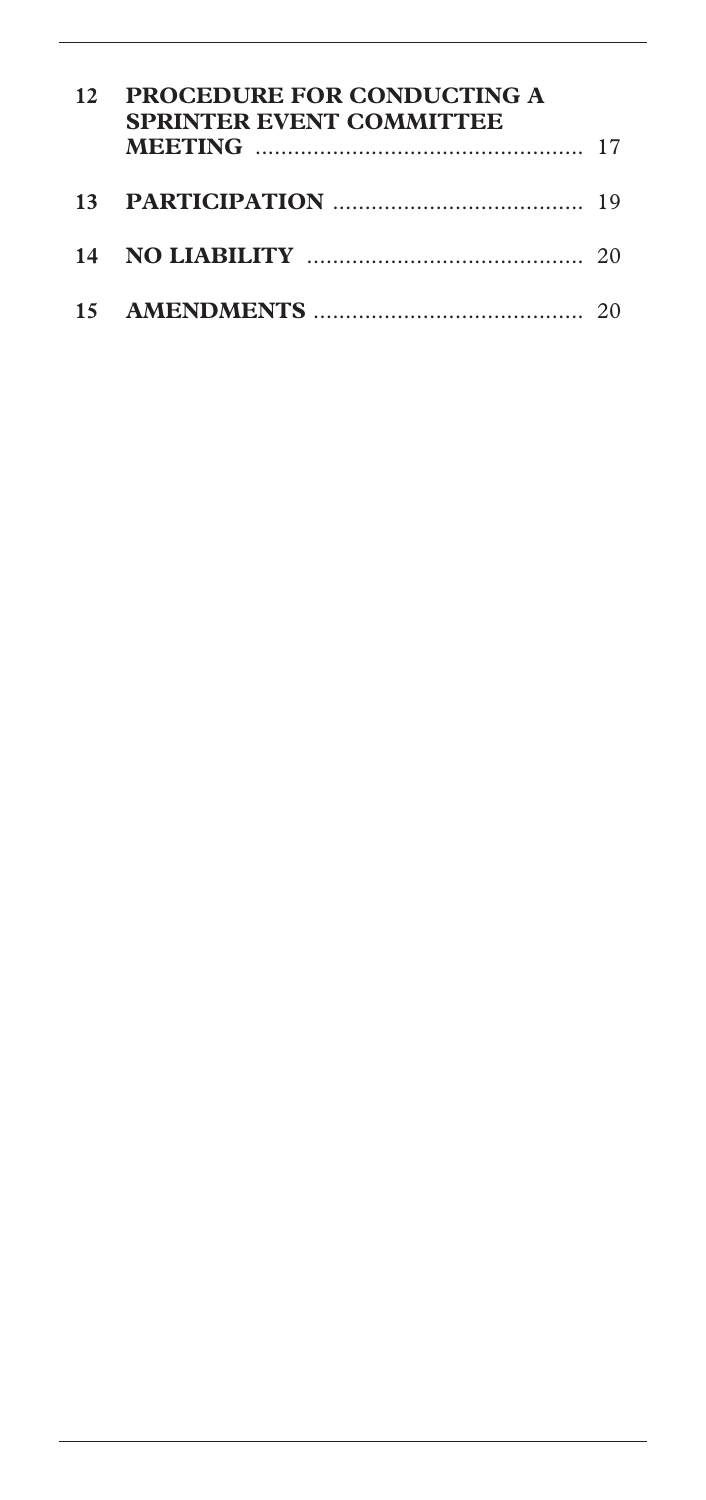## *1 INTERPRETATIONS*

#### **1.1 Definitions**

For the purpose of these rules and regulations, the following interpretations shall apply:

**"Board"** means the Board of Directors of The Canadian Kennel Club

**"breeder"** means the person owning or leasing the dam at the time of breeding

**"CKC"** means The Canadian Kennel Club

**"Club"** means The Canadian Kennel Club

**"club"** means a club or association recognized by The Canadian Kennel Club

**"complainant"** means any person who has laid a charge or complaint against another person, partnership, company or organization relative to the contravention of these rules, regulations, procedures and policies of The Canadian Kennel Club

**"debar"** means to prohibit a person from participating in any competition or other activities directed, sanctioned, sponsored or authorized by The Canadian Kennel Club if held under its auspices or under any of its rules and regulations

**"defendant"** means any person, partnership, company or organization against whom a charge or complaint has been laid, relative to the contravention of these rules, regulations, procedures and policies of The Canadian Kennel Club

**"disqualify"** A dog shall be disqualified if it bites a human or another dog. Any dog disqualified in one CKC event is banned from taking part in any other CKC event.

**"deprive of privileges"** means to deprive a nonmember of all privileges accorded to non-members of The Canadian Kennel Club, including the use of the Head Office

**"dog"** means a purebred dog of either sex

**"expel"** means to terminate membership in The Canadian Kennel Club and depriving the person so expelled from all privileges of The Canadian Kennel Club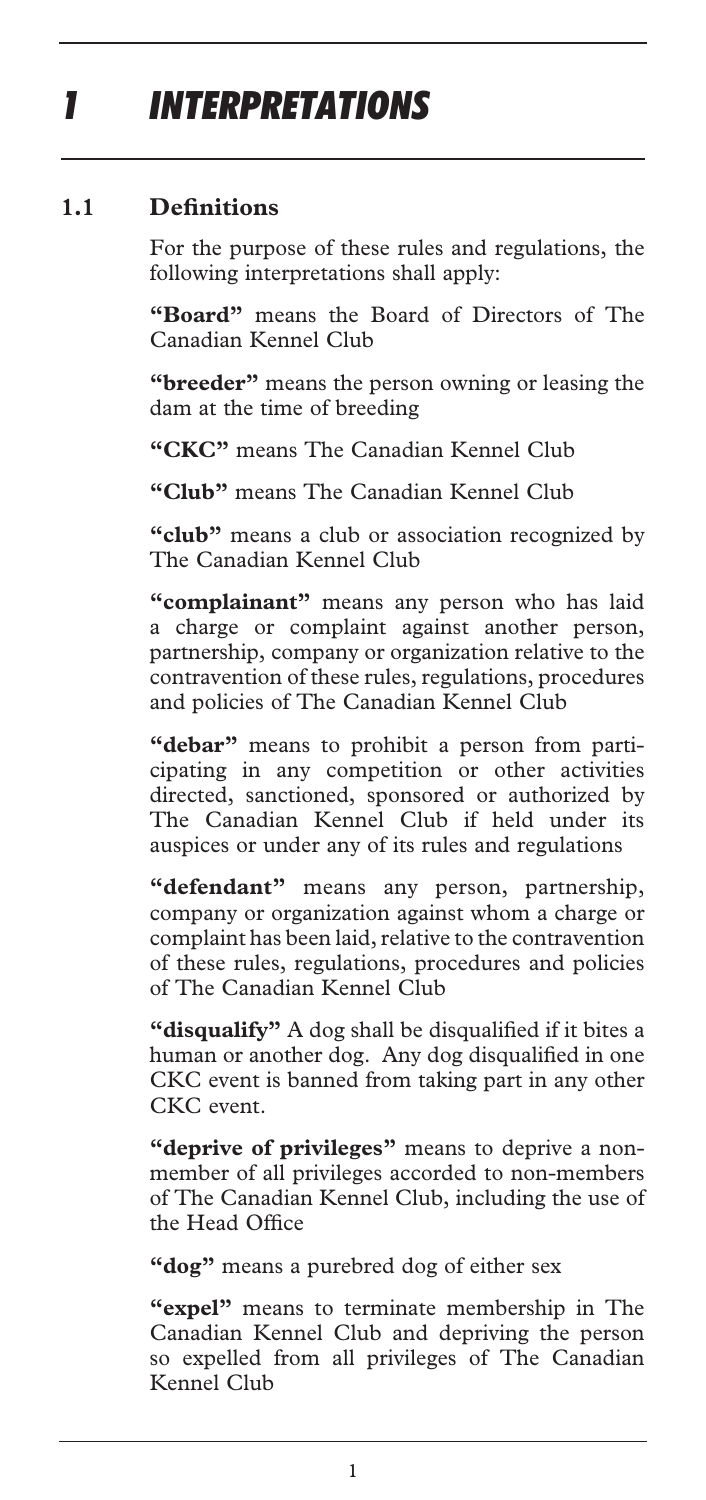**"good standing"** means an individual who is not under suspension, deprivation, debarment or who has not forfeited his right to participate in any Canadian Kennel Club-approved event

**"handler"** means the person who is handling the *(27-09-19)*  participating dog

> **"Head Office"** means the office at which the business of The Canadian Kennel Club is carried out on a regular ongoing basis

> **"host club"** means the CKC recognized club that is responsible for conducting the Sprinter event

> **"immediate family"** means spouse, father, mother, son, daughter, brother, sister, grandparents and significant other

> **"just cause"** means how a reasonable person without personal bias or prejudice would act

> **"listed breed"** means a breed that is included in the Miscellaneous List and that is authorized to participate in CKC events in accordance with the rules and regulations governing those events

> "mixed-breed dog" means a dog of unknown ancestry that belongs to no recognized breed and is not the result of selective breeding

> **"owner"** means the owner or owners as stated on the registration certificate of the dog

> **"recognized breed"** means a breed that The Canadian Kennel Club is authorized to register in accordance with the Animal Pedigree Act

> **"suspend"** means to deprive a member, for the period ordered, of all the privileges of The Canadian Kennel Club

**"Temporary Competition Number"** means a *(01-05-18)* number isssued by the CKC that allows a dog of a recognized breed that is eligible for CKC registration to participate in CKC events. Dogs that require a Miscellaneous Certification Number, Performance Event Number, or Canine Companion Number, are not eligible for a Temporary Competition Number

> This rule book shall be read with all applicable changes in gender so that the masculine shall include the feminine and vice versa and the singular shall include the plural if applicable.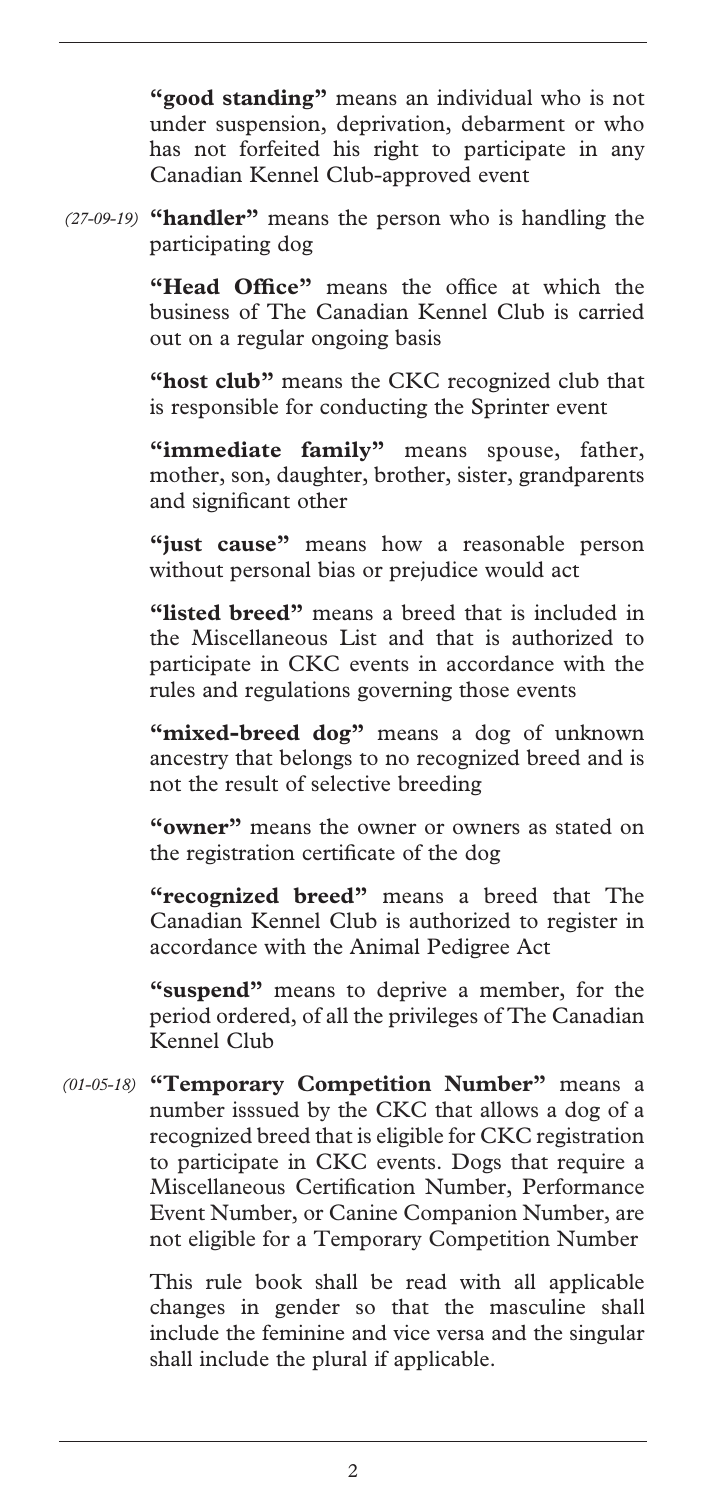#### **1.2 Sprinter Defined & Classified**

- 1.2.1 The purpose of the CKC Sprinter event is to provide all dogs, purebred and non-purebreds, *(15-09-19)*  and their owners an enjoyable, healthy activity in which they can participate. This is a timed event. Dogs run singly. The dog's time to complete the 100 meter dash is converted into KPH. Dogs earn points based on their handicapped speed. Titles are awarded when a dog has accumulated a given number of points.
- 1.2.2 There will be no Sprinter Test Conformation Show.
- 1.2.3 There will be no sanctioned Sprinter Test as clubs will have to be approved by CKC in order to hold the event.
- 1.2.4 If the club holds the Sprinter event in conjunction with another CKC approved event they may use the same Premium List but separate entry forms for the events must be submitted.

### *2 GENERAL RULES & REGULATIONS*

#### **2.1 Administration**

- 2.1.1 All applicable administrative regulations governing CKC events shall apply to the Sprinter Test unless specifically addressed in this document. This document supersedes the CKC events rules & regulations if there is a conflict.
- 2.1.2 When, due to circumstances beyond its control, a club finds it necessary or advisable to change the date of the event, the date may be changed subject to CKC approval.
- 2.1.3 When due to circumstances beyond its control<sub>5</sub> a club finds it necessary to change the event venue**,**  the venue may be changed with approval of the CKC.
- 2.1.4 An advisory shall be sent to all registered participants advising of the change in date and/or venue.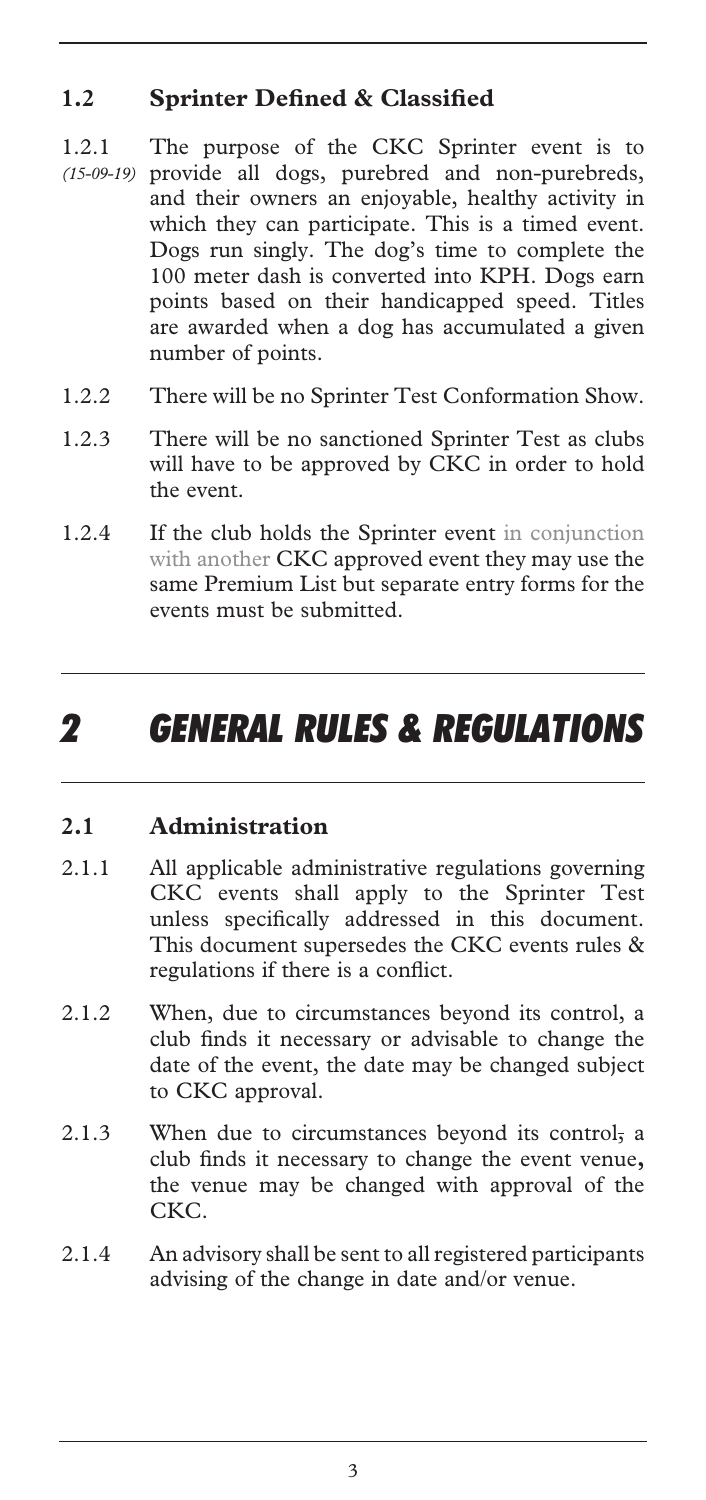#### **2.2 Eligibility to Hold a Sprinter Event**

- 2.2.1 Any club licensed to hold CKC Lure Coursing Trials or Chase Ability Events are automatically licensed to hold Sprinter events. There is no limit on the number of Sprinter events per year. A club may not hold more than two Sprinter events on the same day. A Sprinter event must start and conclude on the same day.
- 2.2.2 All other CKC recognized clubs that have the interest and resources within the club may apply to the CKC Shows and Trials Department to become licensed to hold Sprinter events provided they have the experience, equipment and location to hold a safe event. The Shows and Trials Department will also consider special requests to hold Sprinter events on unique occasions. Any such requests should be sent to: information@ckc.ca Sprinter events can be either a stand-alone event or may be held in conjunction with other CKC events. In all cases the Sprinter event must be applied for as a separate event with its own event number.
- 2.2.3 When the Sprinter Event is held in conjunction with other CKC Events, the entry may be limited to the breed(s) who are eligible to participate in the Hosting Club CKC Event(s). *(16-09-19)*

#### **2.3 Making Application**

- 2.3.1 Events may be either stand alone or may be held in conjunction with a club's primary approved CKC event. *(27-09-19)*
- 2.3.2 The Sprinter event must be applied for as a separate event on the CKC approved event application form no later than 180 days prior to the event date.
- 2.3.3 If the club limits the number of participants then this must be stated in the premium list.

#### **2.4 Participants**

2.4.1 Sprinter Test participation is open to all purebred and mixed-breed dogs at least 12 months of age that are individually registered with the CKC; or have an Event Registration Number (ERN), Performance Event Number (PEN), Miscellaneous Certification Number (MCN), Canine Companion Number (CCN) or Temporary Competition Number (TCN).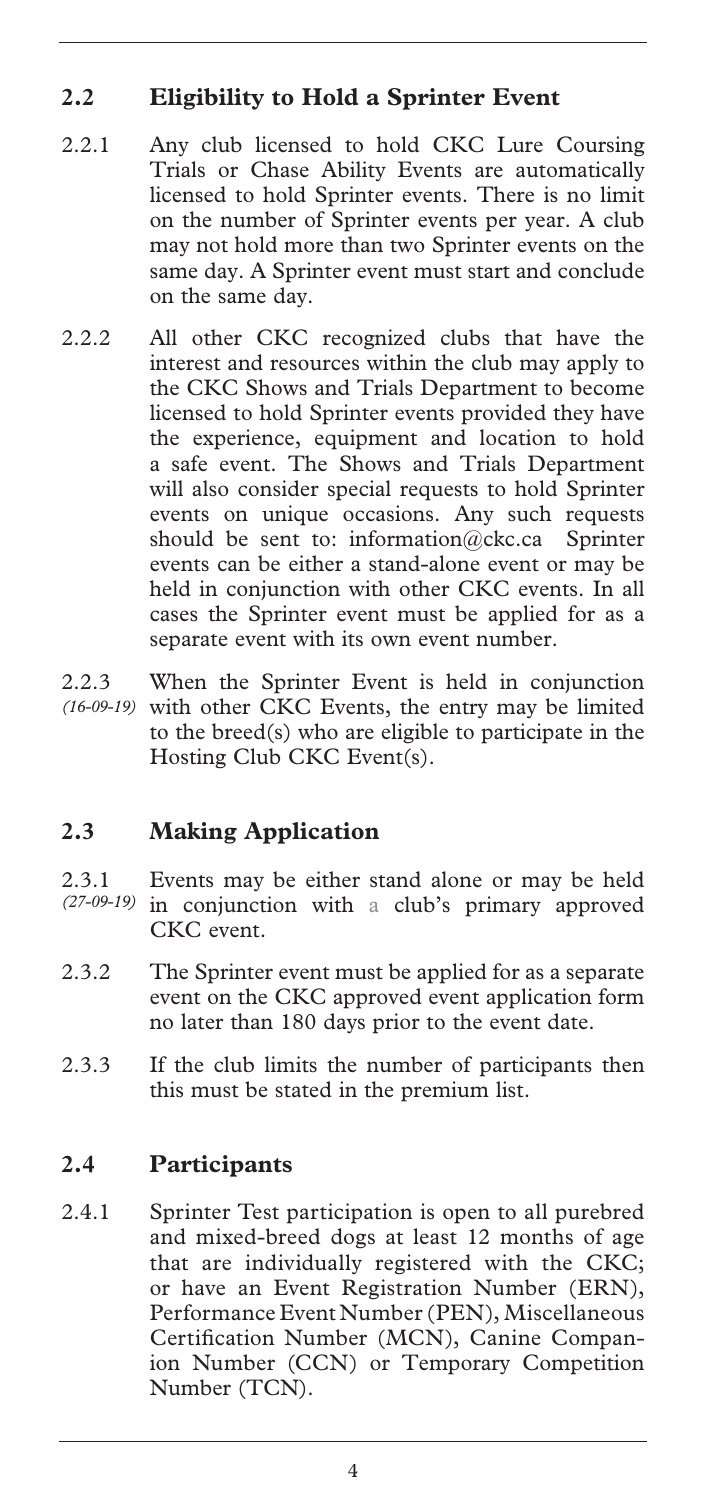- 2.4.2 If a dog is not registered individually in the CKC stud book, it may be entered at a sprinter event held under these rules as a dog with a Temporary Comptition Number (TCN), provided that: *(01-05-18)* 
	- (a) If born in Canada it is of a litter which is eligible for CKC registration
	- (b) If not born in Canada it is eligible for individual registration in the records of the CKC
	- (c) If it is a foreign born and owned dog it obtains an Event Registration Number or CKC registration number from the CKC within 30 days of the first event entered.
- 2.4.3 Females in season may not participate. *(27-09-19)*

2.4.4 An inspection committee consisting of at least two persons who are members of the event committee *(17-09-19)*  or designated by the event committee shall inspect each entry for lameness, fitness to participate and females in season prior to the event getting under way. Inspection shall take place prior to any form of wrapping being applied to the dog. In the opinion of the inspection committee, any entry found to be lame, unfit to participate or a female in season shall not be allowed to enter and entry fees shall be refunded. If necessary, the inspection committee is responsible for measuring dogs to determine their height at the withers. *(27-09-19)* 

- 2.4.5 A club may limit the number of entries it will accept. Additional "stand-by" entries above the limit may be taken at the discretion of the event committee and these dogs will be allowed to run if time permits. Owners of stand-by dogs must be informed that they are on the stand-by list and may choose not to participate.
- 2.4.6 All participants must fill out an entry form as provided in the club's premium list. A club may accept entries prior to the event and/or a club may accept day-of-event entries. The specifics of how entries will be accepted must be explained in the premium.

#### **2.5 CKC Publication**

2.5.1 All clubs holding Sprinter Tests are required to have available copies of the latest edition of these Sprinter Test Rules and Regulations.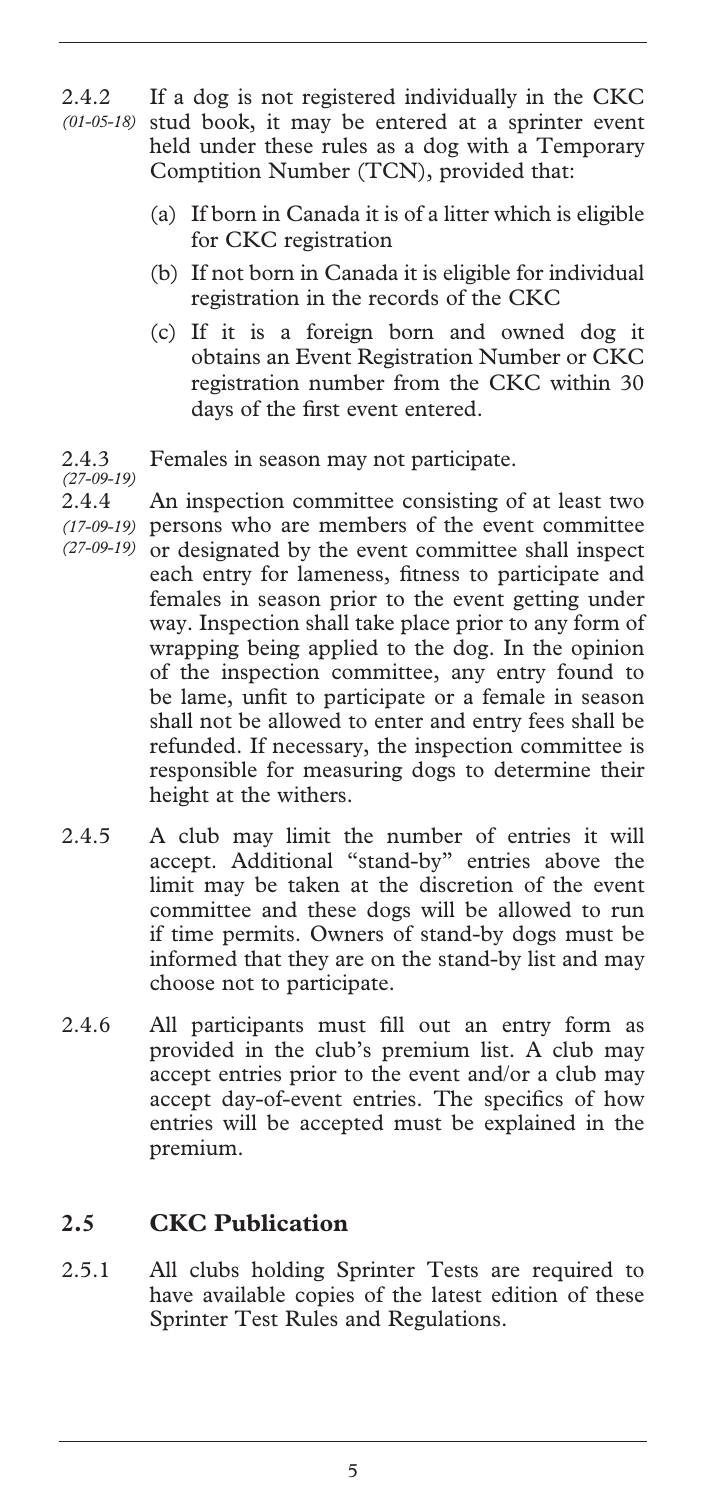#### **2.6 Advertising**

- 2.6.1 A club that has not been granted priority dates must not advertise or publish the date of any event that has not been approved by the CKC.
- 2.6.2 A club that has been granted priority dates for its event may advertise those dates prior to submitting the Event Date Application. This does not exempt the club from submitting the required application to the CKC within the prescribed time frame.

#### **2.7 Handlers with Disability**

2.7.1 At the discretion of the event committee a modification to the exercise/routine may be made to accommodate a handler with disabilities providing that such modification does not aid the dog's performance or inhibit other dogs and the dog is required to perform all exercises/routines.

### *3 PREMIUM LIST*

#### **3.1 Premium List**

- 3.1.1 A standard premium list must be published by all clubs holding Sprinter events under these rules. A club or association which has been granted permission to hold a Sprinter event must prepare and distribute a premium list with entry forms to be made available to prospective exhibitors.
- 3.1.2 At the time of distribution of premium lists to prospective exhibitors, the club shall forward one copy of the premium list and approved entry form to the CKC Shows and Trials Division and to the local CKC Board Member.
- 3.1.3 Premium lists and entry forms shall be of such size, in such form, and contain such information as prescribed by the CKC. The following information must be listed on the cover (or first inside page excluding the inside cover) of the premium list:
	- (a) The words "Official Premium List";
	- (b) The name of the club or association holding the event;
	- (c) Type of event being held;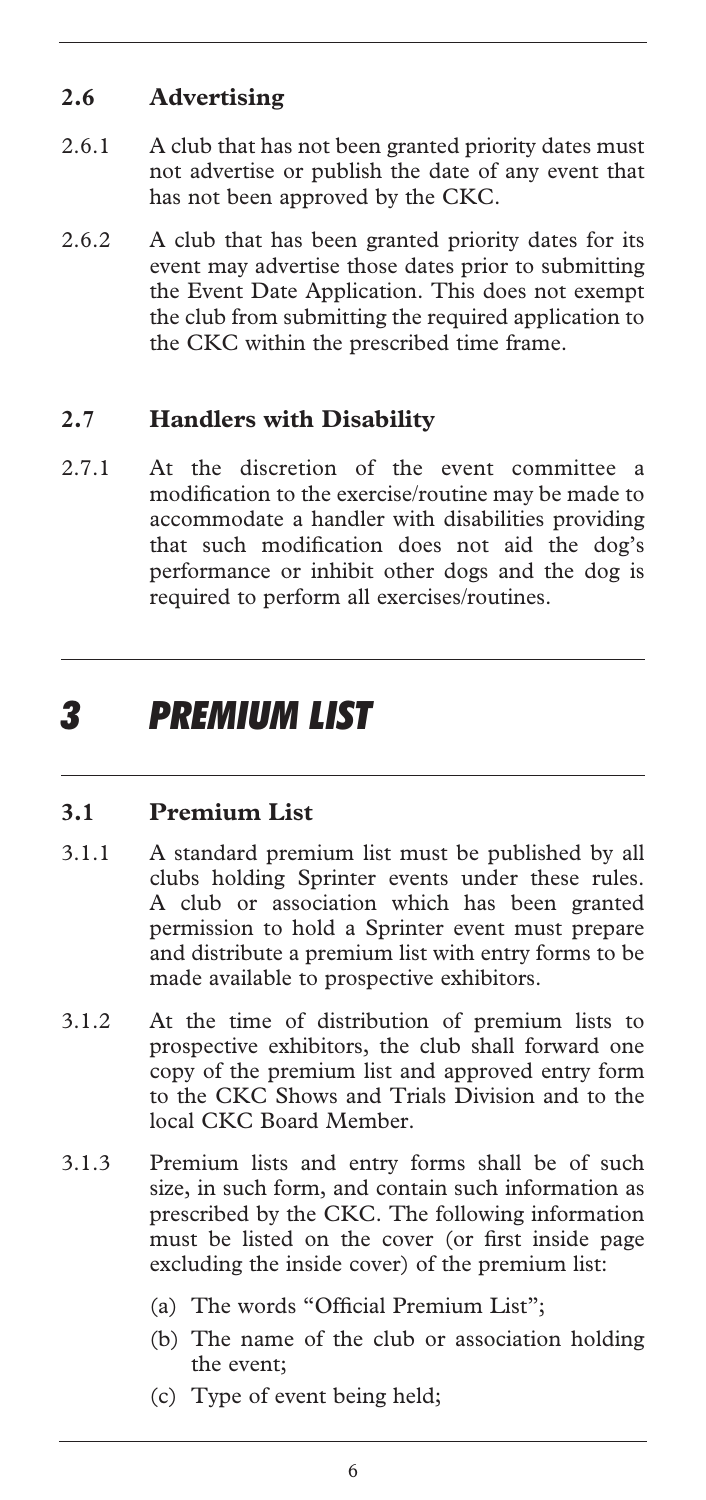- (d) Dates of the event;
- (e) Date and closing time for entries (if post entries will be accepted, a statement to this effect must be included).
- 3.1.4 The following information must appear in a premium list:
	- (a) The statement "These events are held under the rules of The Canadian Kennel Club";
	- (b) The exact location of the event (a map showing the location may be included);
	- (c) The time and place of inspection;
- (d) The amount of the entry fee for each stake, and *(01-05-18)*  the fee for dogs with Temporary Competition Number (TCN);
	- (e) A list of the club officers which include the president, vice-president, secretary and treasurer;
- (f) A list of the Event Committee with the email *(95-05-19)*  address and phone number of the Event Secretary;
- (g) The address and phone number of where *(95-05-19)* entries are to be sent;
	- (h) A list of awards and/or prizes, if offered;
	- (i) At least one copy of the entry form with the official logo of the CKC;
	- (j) The name of the Executive Director of the CKC and the address of the Head Office;
	- (k) The name of the local CKC Council Representative;
	- (l) The name of the local CKC Board Member;
	- (m) The following statement must be included in every premium list:

 "It shall be the duty and obligation of the event-giving club to see that a judge, club official, volunteer or any participant at an event held under these rules is not subject to indignities of any kind. The Event Committee Chair shall promptly report to the CKC any infringement of this regulation, and the CKC shall have the authority to take such action as it deems fit on receipt of a report indicating that this has occurred."

3.1.5 Clubs are free to include other rules and information as they deem necessary. However, if other rules are included, they become part of the premium list and will be enforced.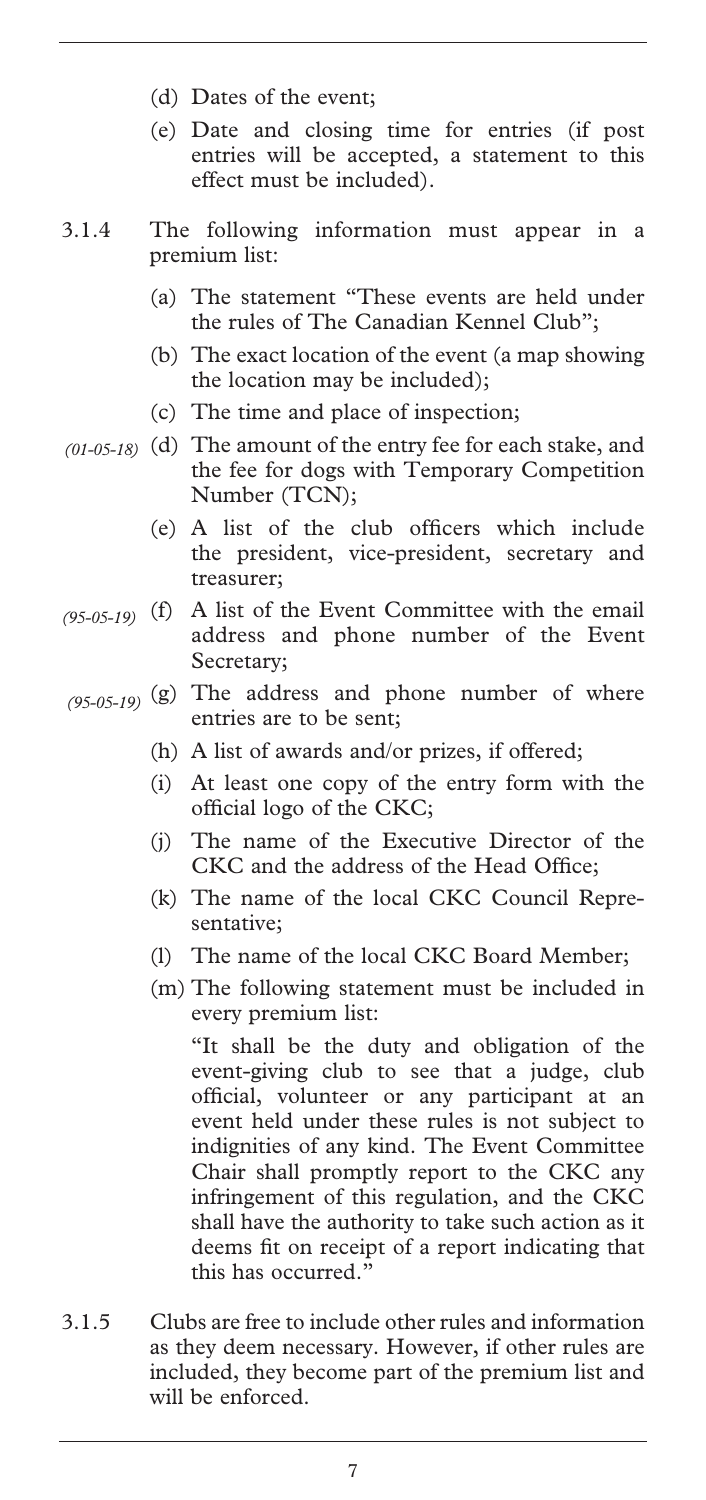#### **4.1 Officials**

- 4.1.1 Event officials shall include an event chair, an event secretary, a Lure Operator, a timer (two timers if stopwatches used) and a starter.
- 4.1.2 The event-giving club and their event committee are responsible for the safety of the course.
- 4.1.3 The event lure operator shall walk the track to (18-09-19) ensure there are no harmful objects within 4.6 m (5 yards) of either side of the lure path.

# *5 RUNNING THE EVENT (27-09-19)*

#### **5.1 The Track**

- 5.1.1 Sprinter is a timed event. A moving lure must be offered to all dogs as incentive to run the distance. However, other means may also be used. As long as there is no physical assistance, these may include, but are not limited to recall or retrieving an object thrown at the finish line by the catcher. *(19-09-19)*
- 5.1.2 Safety is of utmost importance. It is the responsibility of the event committee to ensure the safety of the course, the equipment and the conduct of those involved with the event. It is recommended that the event committee run a test dog prior to the start of the event to ensure that the equipment functions properly and all personnel understand their jobs. Prior to moving the lure to position it for the start, the lure operator shall announce "hold your dogs" in order to caution owners.
- 5.1.3 The track lengths shall be 100 meters.
- 5.1.4 The club must provide enough room for a safe runout area. It is suggested a catch basin, surrounded by a soft, plastic fence at the end of the distance is permissible. The soft, plastic fence of the catch basin shall be at least 18.3m (20 yards) wide and 27.4m (30 yards) deep. A visual barrier, such as a soft, plastic fence or coloured tape may be placed 5 m (5.5 yards) on either side of the line over the entire distance. It is recommended that an owner *(20-09-19)*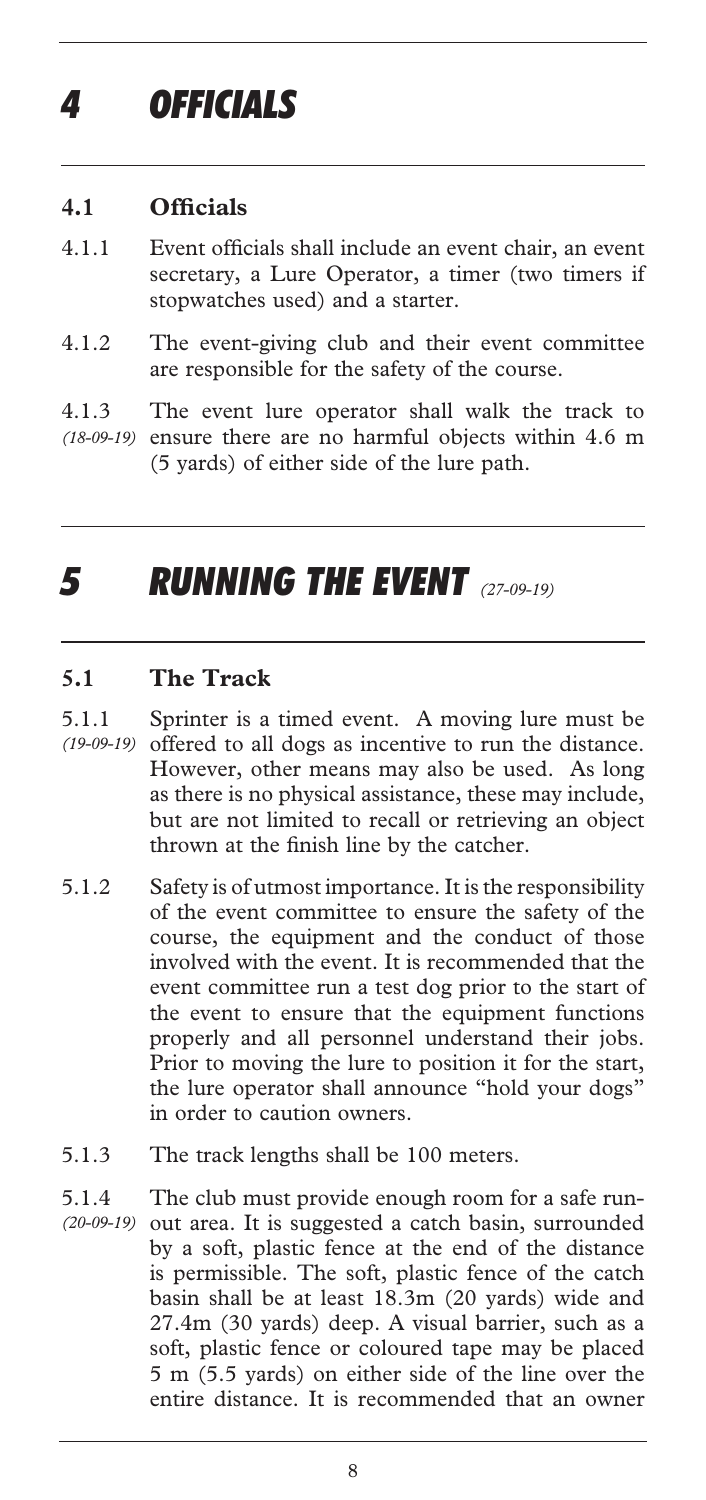or someone familiar with the dog stand at the finish in order to catch the dog once the course has been completed.

- 5.1.5 The time to complete the 100 meter dash is  $(21-09-19)$  recorded to the nearest  $1/10$ th of a second (e.g. 9.1). The club may use stopwatches or break-the-beam equipment to obtain the time. If stopwatches are used, there shall be two timers positioned at the finish line. The starter shall signal the moment the nose of the dog crosses the start line. The timers shall start their stopwatches at the signal. The timers shall stop their watches when the nose of the dog crosses the finish line. The times from the two stopwatches shall be averaged to determine the recorded time.
- 5.1.6 Clubs may use either a drag or continuous loop system. If a continuous loop system is used the "return" string must be set outside of the running course. The lure operator and the lure end of the track must be outside the running track/distance. It is strongly suggested that the lure operator be positioned on an angle to the track so as to be able to properly judge the distance between the runner and the lure.
- 5.1.7 A white plastic bag or a squawker may be used for the lure. The lure shall be no closer than 10 feet and no further than 25 feet from the running dog.
- 5.1.8 The track must be essentially flat. The premium should state if the location of the event is enclosed with fencing.
- 5.1.9 Handlers may not be on the track with dogs, other than up to about 3 meters into the track on either side of the start and/or finish lines, if they wish to do *(22-09-19)*
- this to encourage the dog.

#### **5.2 Participating Dogs** *(27-09-19)*

- 5.2.1 Dogs must complete the entire distance of their run with enthusiasm and without interruption in less than 60 seconds.
- 5.2.2 Dogs shall run as singles ONLY.
- 5.2.3 Dogs may wear a collar except choker collars, a collar with prongs or an electronic training collar. The collar should be snug to minimize the chances of catching on something during the run. Clubs may, at their option, require that tags hanging from the collar be taped up. Owners may have their dog wear a muzzle if they desire. Owners may use clips or rub-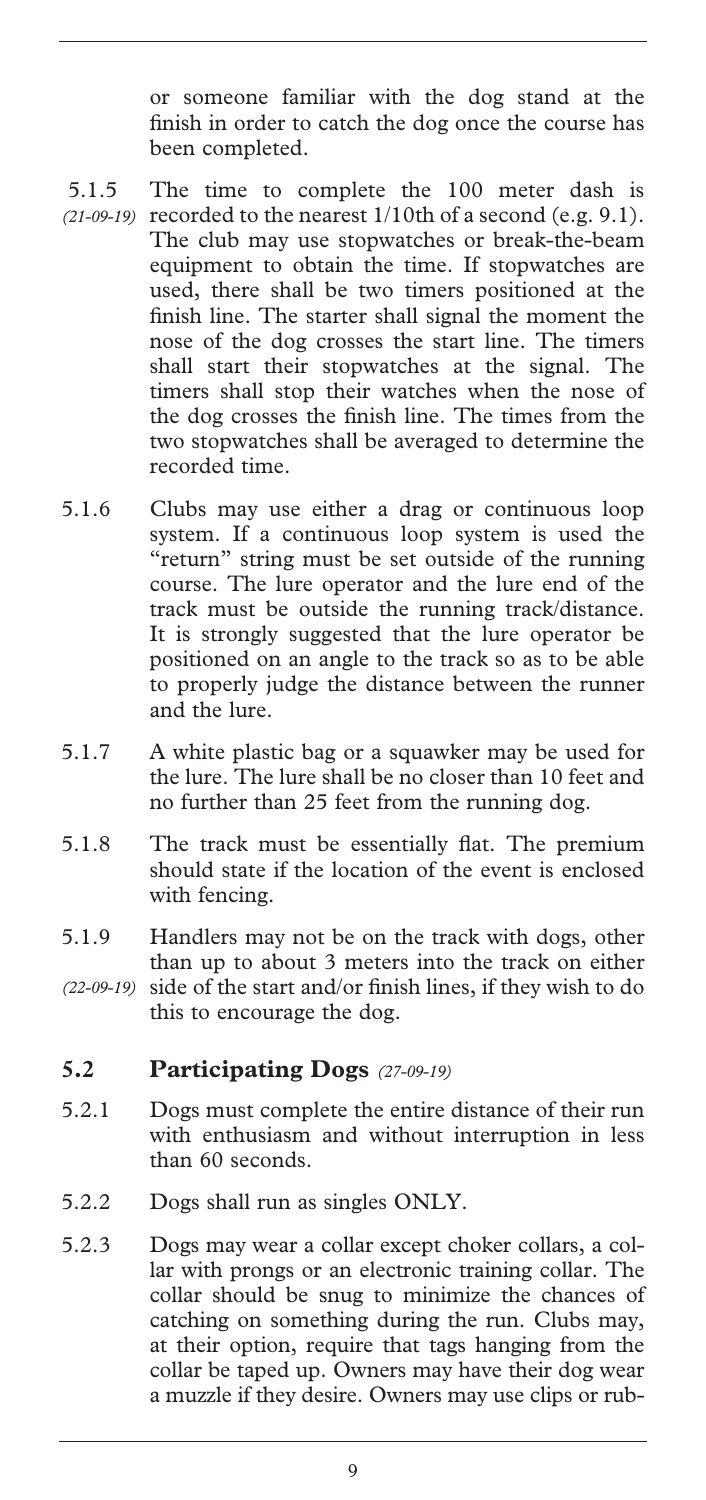ber bands to hold the dog's hair. The owner assumes responsibility for the safety of the dog with regard to the dog's collar and paraphernalia on the dog.

5.2.4 Because the Sprinter Test is a timed event, there (23-09-19) is no judge. The starter or the Lure Operator has control of the track. In summary, the starter shall have a list of participants and ensure the correct dog is on the line. The starter is in charge of all dogs and handlers on the track, and shall ensure handlers understand safe release and retrieval procedures, and that the lure is properly positioned. The Starter or the Lure Operator checks that the timers are ready. The Starter or the Lure Operator then checks with the Starter or Lure Operator to ensure that the handler and dog are ready. Once the lure begins to move the Starter shouts 'Go' and signals when the dog's nose crosses the line.

#### **5.3 Disqualification**

- 5.3.1 Any dog disqualified at any CKC event shall automatically be disqualified from entering in any other event in any other discipline until such time as the dog is officially reinstated.
- 5.3.2 A dog that bites or attempts to bite another dog or a person may be removed from the venue by the event Chairman. The event chairman must send a report of the incident to the CKC within 14 days after the event for their action.

### *6 END OF EVENT*

#### **6.1 Forms & Fees**

- 6.1.1 The Event Secretary of the club or association holding a Sprinter Event under these rules must forward to the CKC the following materials so as to be received not more than 21 days after the last day of the event (if received after 21 days late fees as set by the Board will be applied):
	- (a) All entry forms
	- (b) The official score sheet
	- (c) Remittance which shall include all listing fees and a recording fee for every dog entered at the event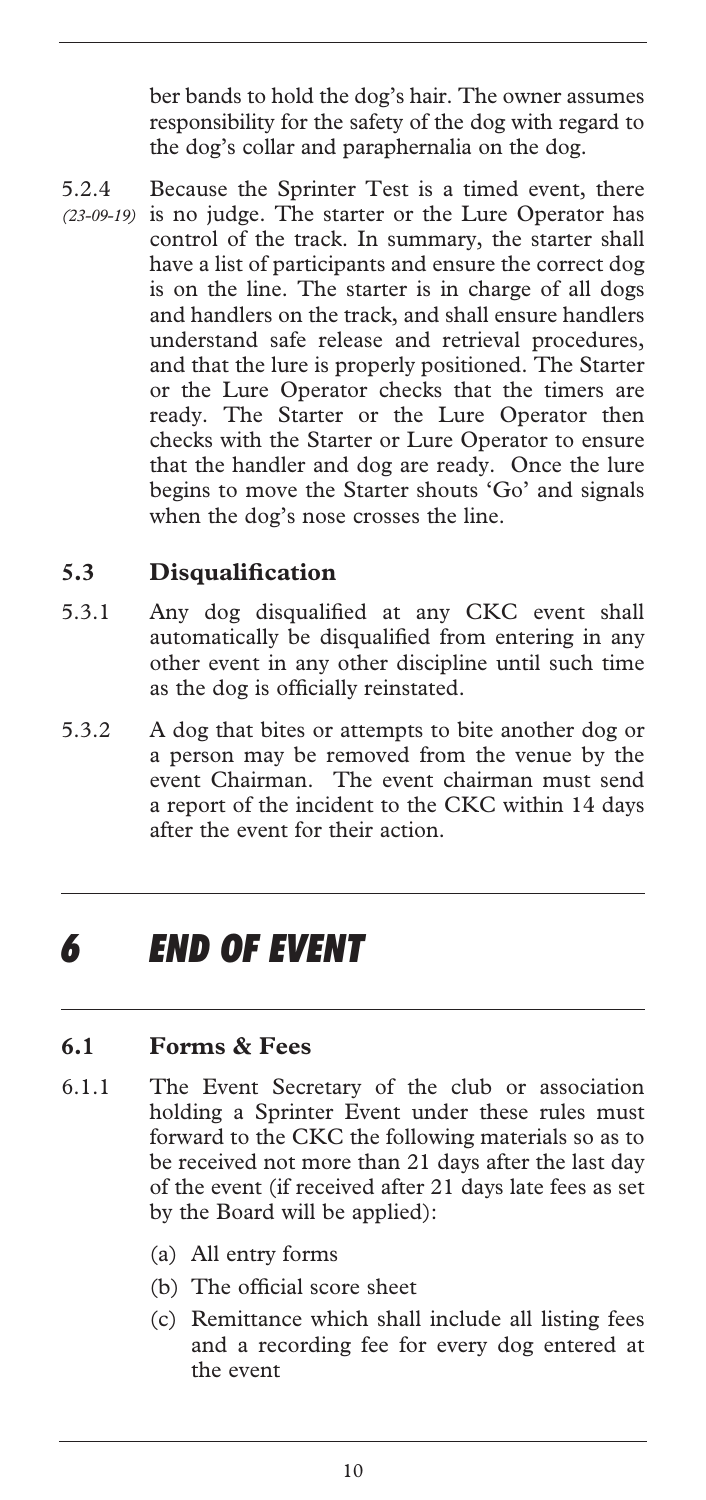6.1.2 If a club does not provide a catalogue, a list may be substituted which includes the following information: breed, name of dog, registration number (if given), Event Registration Number (ERN), Performance Event Number (PEN), Miscellaneous Certification Number (MCN), Canine Companion Number (CCN) or Temporary Competition Number (TCN), name and address of owner. *(01-05-18)* 

#### **6.2 Health**

6.2.1 A dog may not be entered at a trial if it has any (90-05-19) communicable disease. Dogs entered in a trial or test must have current immunization status.

6.2.2 No dog may be brought onto the grounds or premises of a trial if it: *(90-05-19)* 

- (90-05-19) (a) is known to have has distemper, parvovirus, kennel cough or other communicable disease;
- (b) has recovered from distemper, parvovirus, *(90-05-19)*  kennel cough or other communicable disease within the last 30 days;
- (90-05-19) (c) is known to have been in contact with distemper or other communicable disease until 30 days after such contact and provided such dog has itself been free from any symptom of said disease during the 30 days has been housed within 30 days prior to the trial on premises on which there existed distemper, parvovirus, kennel cough or other communicable disease;
- 6.2.3 Where it is found that these rules have been (90-05-19) contravened, the dog in question shall be removed from the trial premises/grounds and the exhibitor will be subject to disciplinary action.

# *7 TITLES & AWARDS*

#### **7.1 Ribbons**

- 7.1.1 Clubs holding Sprinter events shall offer a ribbon or rosette to each dog that achieves a score.
- 7.1.2 Ribbons/rosettes must conform to the CKC directed size and colour.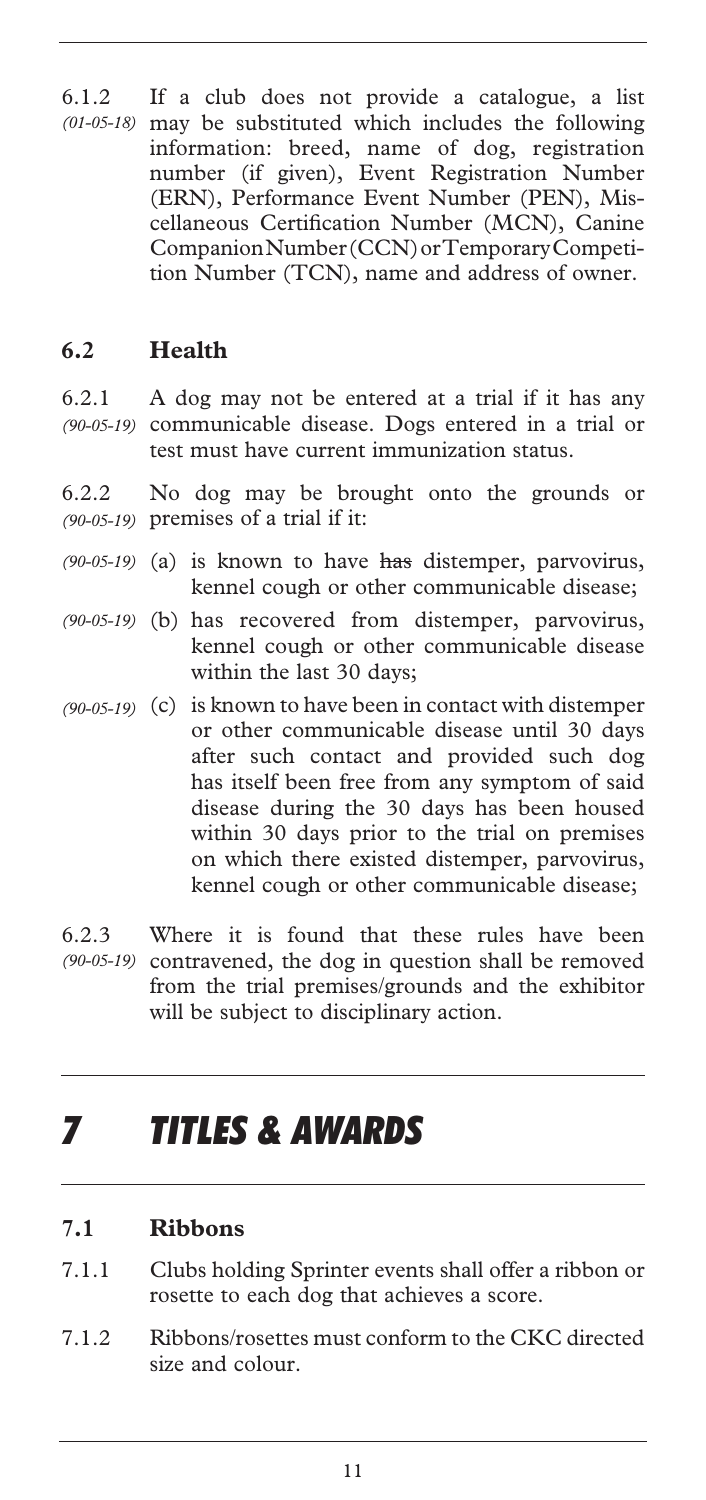- 7.1.3 The words "Sprinter Qualifier", the name of the event giving club and the CKC logo must be on the ribbon/rosette.
- 7.1.4 Ribbon Color to be GOLD

#### **7.2 Earning Points**

- 7.2.1 The dog's time to complete the 100 meter dash is (24-09-19) converted into KPHs. The formula to complete this calculation is 360 divided by the dog's time over 100 meters. This calculation should be rounded to two decimal places.
- 7.2.2 A handicap system is applied to a dog's KPH to determine the number of points earned. The handicap system is based on the height of the dog at its withers:
	- (a)  $18"$ or greater = handicap is 1.25.
	- (b)  $12$ " up to less than  $18$ " = handicap is 1.5.
	- (c) Below  $12"$  = handicap is 2.0.
- 7.2.3 Points = KPH multiplied by the dog's handicap. For example 20 KPH  $x 1.5 = 30$  points. Round off points to the nearest whole number.

#### **7.3 Titles**

Titles are earned by accumulating points. The following titles will be awarded:

- 7.3.1 Novice Sprinter (NS) = 150 points;
- 7.3.2 Sprinter  $(S) = 500$  points;
- 7.3.3 Advanced Sprinter (AS) = 1,000 points;
- 7.3.4 Sprinter Excellent (SX) = 1,500 points; and
- 7.3.5 SX followed by a number (e.g. SX2) for every additional 500 points.
- 7.3.6 These suffix titles will appear on a dog's pedigree, (25-09-19) with a higher level title superseding a lower level title.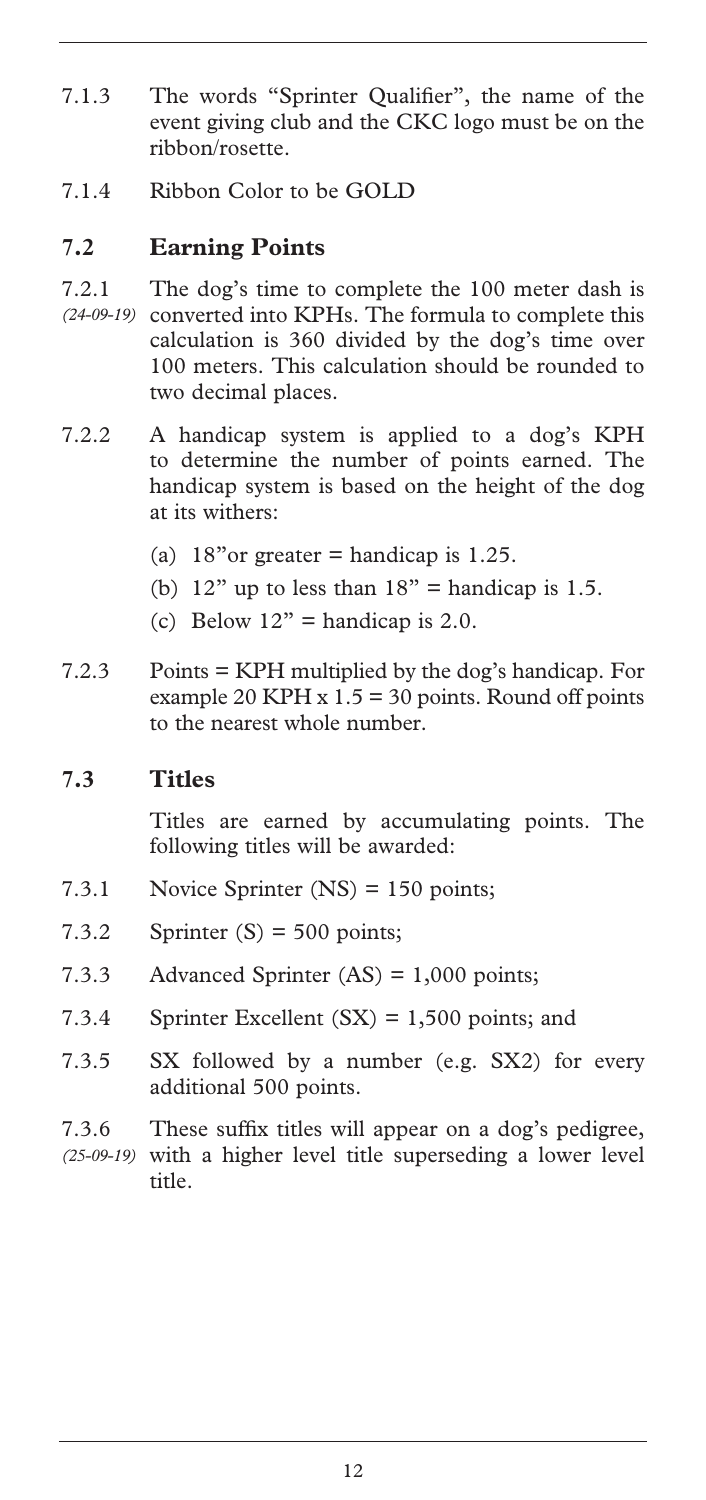# *8 UNSPORTSMANLIKE CONDUCT*

- 8.1 It shall be deemed unsportsmanlike conduct if a person, during the running of, or in connection with an event, abuses or harasses a trial official or any other person present in any capacity at the event.
- 8.2 Any handler who displays unsportsmanlike conduct or who is seen to kick, strike or otherwise roughly manhandle a dog while on the grounds of a Sprinter event at any time during the holding of the event, may be expelled from the event by the event Committee.
- 8.3 The event chair shall also have the authority to expel a handler from an event if they observe unsportsmanlike conduct on the part of the handler or see the handler kicking, striking or otherwise roughly manhandling a dog while the event is in progress. It will be the duty of the Event Chair to report promptly to the event Committee the expulsion of a handler.
- 8.4 The event chair shall investigate, at once, any instance of alleged unsportsmanlike conduct on the part of the handler, or any report that a handler has been observed kicking, striking or otherwise roughly manhandling a dog. If the event Committee, after investigation, determines that a handler is in violation of this section, and that the incident, if proven, would constitute conduct prejudicial to the sport or the CKC, it shall exercise its authority in accordance with the Complaints section of these rules.
- 8.5 The Event Secretary shall submit to the CKC a complete report of any hearing action taken under this section within 21 days.

### *9 PROTEST*

- 9.1 A protest against a dog may be made by an exhibitor/ handler, any member of the CKC or a member of *(21-03-16)*  the club or association holding the event.
- (a) A protest should be lodged with the Event Chair *(27-09-19)* before the closing of the event and must be in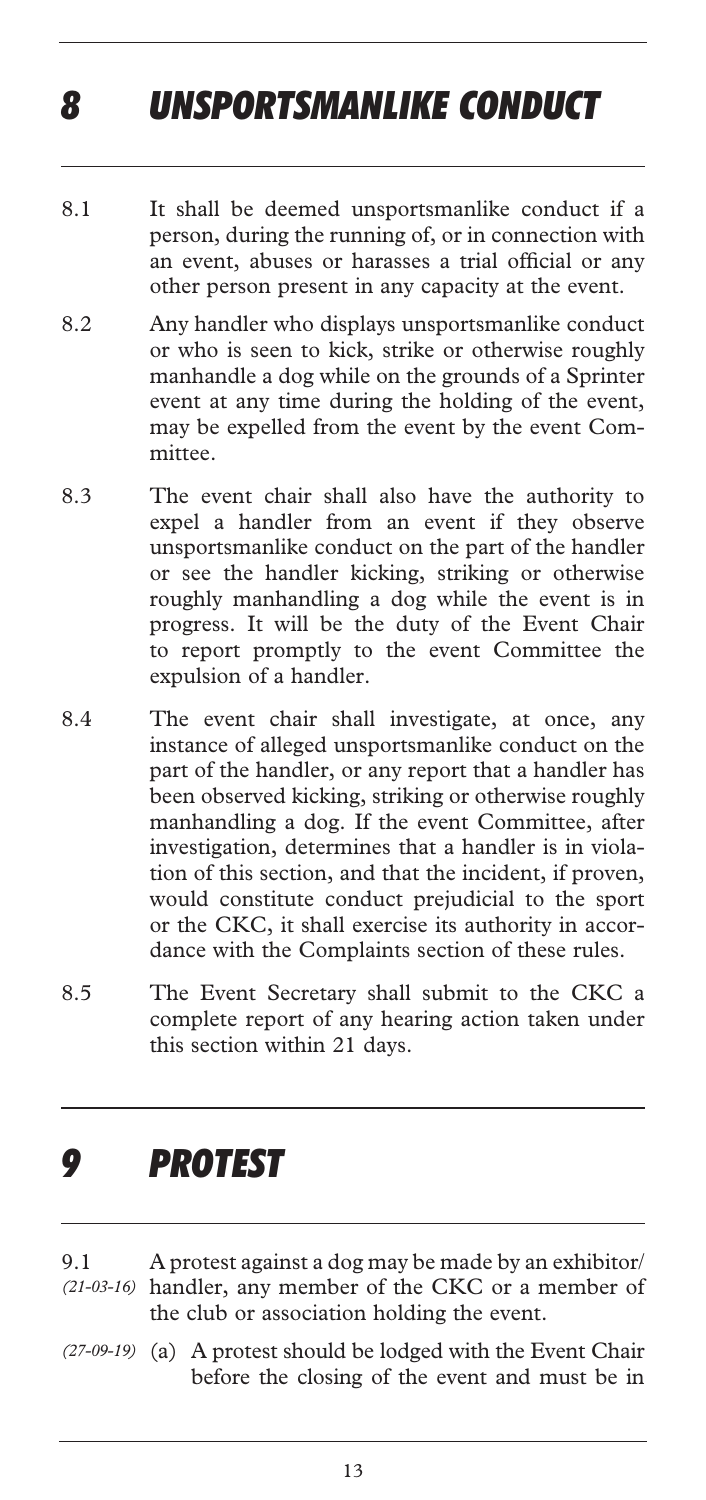writing, on a form provided by the CKC (or facsimile thereof). A hearing shall be held prior to the departure of all parties. No protest will be entertained unless accompanied by a deposit. This deposit shall be returned if the protest is sustained. If the protest is not sustained, the deposit will be forwarded to the CKC with the Event Committee's report.

- (21-03-16) (b) If the protest cannot be filed at the event because of circumstances requiring medical and/or veterinary attention, or if the dog has been removed from the grounds, or if the owner and the dog leave the grounds immediately following the incident, the protest may be submitted directly to the CKC within 10 days of the event. All such protests shall constitute complaints under the CKC's By-laws and the provisions of same shall apply.
- (27-09-19) (c) If the Protest is filed directly to the CKC, reasons should be provided as to why the Protest could not be filed with the Event Chair.
- 9.2 Where the Event Committee consists of more than 5 persons, the President of the event-giving club shall name 5 members of the Event Committee to act on any protest received by the event-giving club.
- 9.3 Written copies of all decisions on protests must be forwarded immediately to the Discipline Committee of the CKC. The Discipline Committee may take such action as it deems fit in connection with such protest, provided no appeal is submitted to the CKC within 10 days of the date on which the decision of the Event Committee was rendered. Such action may include barring the dog from future CKC approved events, imposition of an administrative fee, and/or cancellation of awards. The fact that the Event Committee did not sustain a protest in no way inhibits the right of the Discipline Committee to take such action as it deems advisable.
- 9.4 An appeal to the Discipline Committee of the CKC from a decision of the Event Committee where a dog has been protested must be forwarded to the CKC within 10 days of the date on which the decision was rendered, together with a deposit.
- 9.5 If an event-giving club fails to hear a protest as prescribed above, or in the opinion of the Discipline Committee improperly handles a protest, the Discipline Committee shall have the authority to take such action as it deems fit and necessary, and it may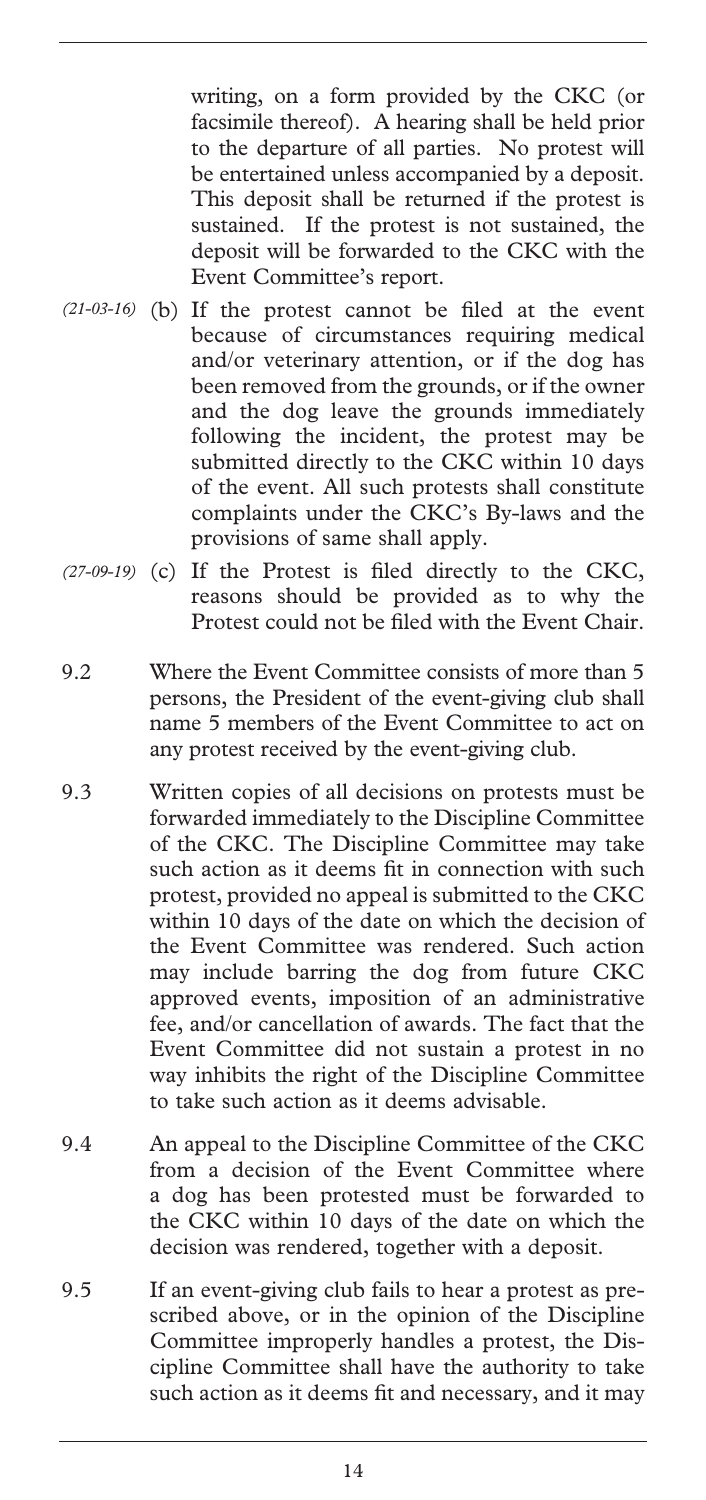at the same time take disciplinary action against the officials of the event-giving club concerned.

### *10 COMPLAINTS*

- 10.1 A complaint against a person respecting a violation of the rules and regulations related to Sprinter events must be in writing, on a form issued by the CKC (or facsimile thereof), and must be accompanied by a deposit. A complaint, if sustained, will result in disciplinary action.
- 10.2 A complaint should be lodged with the Event Chair of the event-giving club no later than 15 minutes after the completion of the event, or should the complainant choose to do so, a complaint may be submitted directly to the CKC within 10 days of the event. All such complaints shall constitute complaints under the CKC's By-laws and the provisions of same shall apply.
- 10.3 Any complaint against the club holding the event or any of its officials must be submitted directly to the CKC within 10 days of the event. All such complaints shall constitute complaints under the CKC's By-laws and the provisions of same shall apply.
- 10.4 A complaint shall be restricted to any of the following:
	- (a) An act of omission or commission on which is based an allegation of a violation of the Sprinter Event Rules & Regulations;
	- (b) Any act on which an allegation of misconduct is based;
- (27-09-19) (c) The alleged failure of an event official to excuse or remove from participation a dog for which a provision for excusing or removal appears in these rules and regulations.
- 10.5 Where the Event Committee consists of more than 5 persons, the President of the event-giving club shall name 5 members to form an Event Committee to act on the complaint received by the event-giving club.
- 10.6 When a complaint is received by the event-giving club, the club shall hold a hearing while all parties are still in attendance. The report and all statements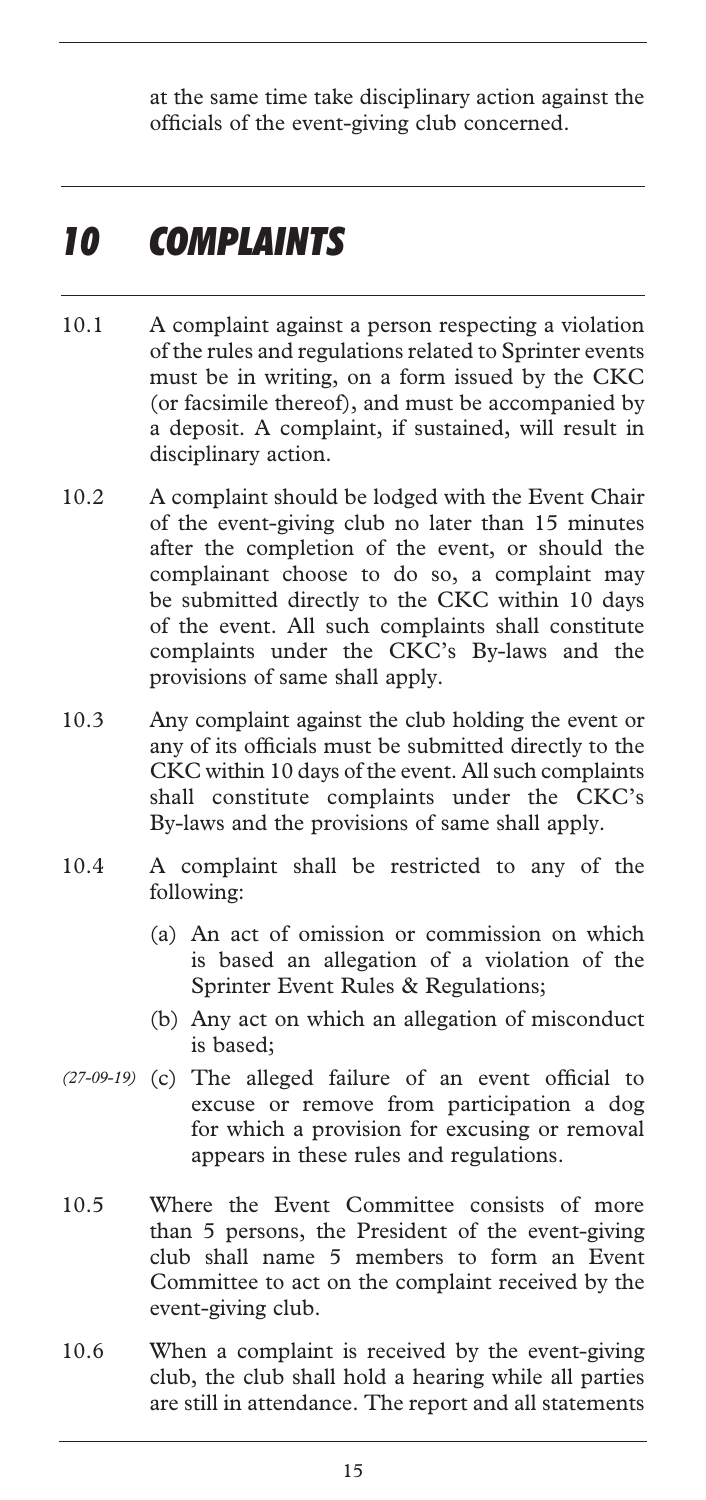given by all parties will be forwarded to the Discipline Committee along with the deposit from the complainant. The Event Committee will not render a decision but will collect all pertinent information.

- 10.7 Upon receipt of a complaint the Event Committee of the event giving club shall conduct an investigation as soon as possible, and within 14 days of receipt of such complaint shall conduct a hearing in accordance with the procedures set out in the Procedure for Conducting an Event Committee Hearing as provided in these rules and regulations.
- 10.8 The Event Committee shall then promptly forward the complaint, the deposit and a record of the hearing together with its recommendation on the disposition of the complaint to the CKC. Copies of the record of the hearing and the Committee's recommendation will be forwarded to the parties concerned at the same time.
- 10.9 Notwithstanding any contrary provisions in these rules and regulations, the procedure specified herein for dealing with complaints shall govern.
- 10.10 Disciplinary action will be taken against any official and the event-giving club of which they are an official when it is established to the satisfaction of the CKC that an attempt was made to discourage the submission of a complaint.
- 10.11 Disciplinary action will be taken against an event-giving club which fails to properly deal with complaints as provided in these rules and regulations.

## *11 DISCIPLINE*

- 11.1 The Discipline Committee may take disciplinary action against any club, member, person, partnership, company or organization of the CKC for any act of omission or commission, which violates any section or sections of the rules and regulations for CKC Sprinter events. Such action will be taken as provided for in the By-laws of the CKC.
- 11.2 No person shall abuse a dog on the grounds or premises of an event or conduct himself in a manner prejudicial to the best interests of the event.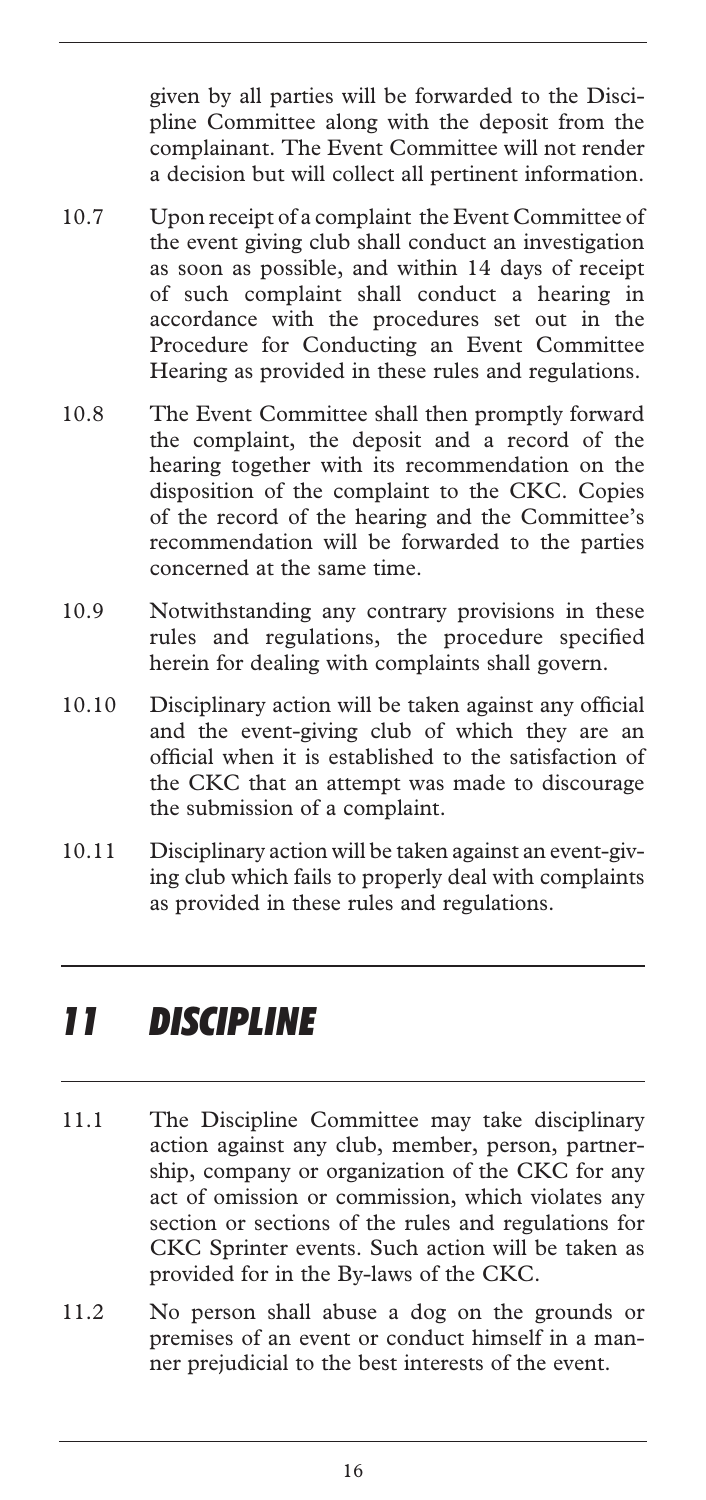- 11.3 Any club, member, person, partnership, company or organization availing themselves of the privilege of participating in any capacity or manner whatsoever at a Sprinter shall, by such participation, be deemed to have agreed to the authority of the CKC and its Board as conferred on the CKC by its By-laws and all other rules and regulations adopted by the CKC.
- 11.4 At its discretion and subject to the appeal process, the Discipline Committee may cancel any or all qualifying placement earned by a dog owned by a person debarred, deprived, suspended or expelled of all privileges of the CKC when such wins were earned following the date on which such act occurred that resulted in disciplinary action.
- 11.5 The administration to a dog competing at a Sprinter event of a drug or any substance, in any form, which alters the nervous system by stimulation, sedation or tranquilization shall be considered misconduct. The person or persons responsible will be subject to disciplinary action in accordance with this section.
- 11.6 If a person, either within or outside the course does anything calculated to interfere in a negative *(00-10-19)* way with the dogs performance they may be subject to discipline.
- 11.7 It shall be the duty and obligation of the event-giving club to see that club officials, volunteers or any participants at an event held under these rules, is not subject to indignities of any kind. The Event Committee Chair shall promptly report to the CKC any infringement of this regulation, and the CKC shall have the authority to take such action as it deems fit on receipt of a report indicating that this has occurred. A copy of this regulation shall be prominently placed in every premium list and catalogue.

### *12 PROCEDURE FOR CONDUCTING A SPRINTER EVENT COMMITTEE HEARING*

12.1 It is essential that the defendant be given the opportunity to be present during the whole hearing and to testify and present his own witnesses. If a defendant refuses to attend or defend himself,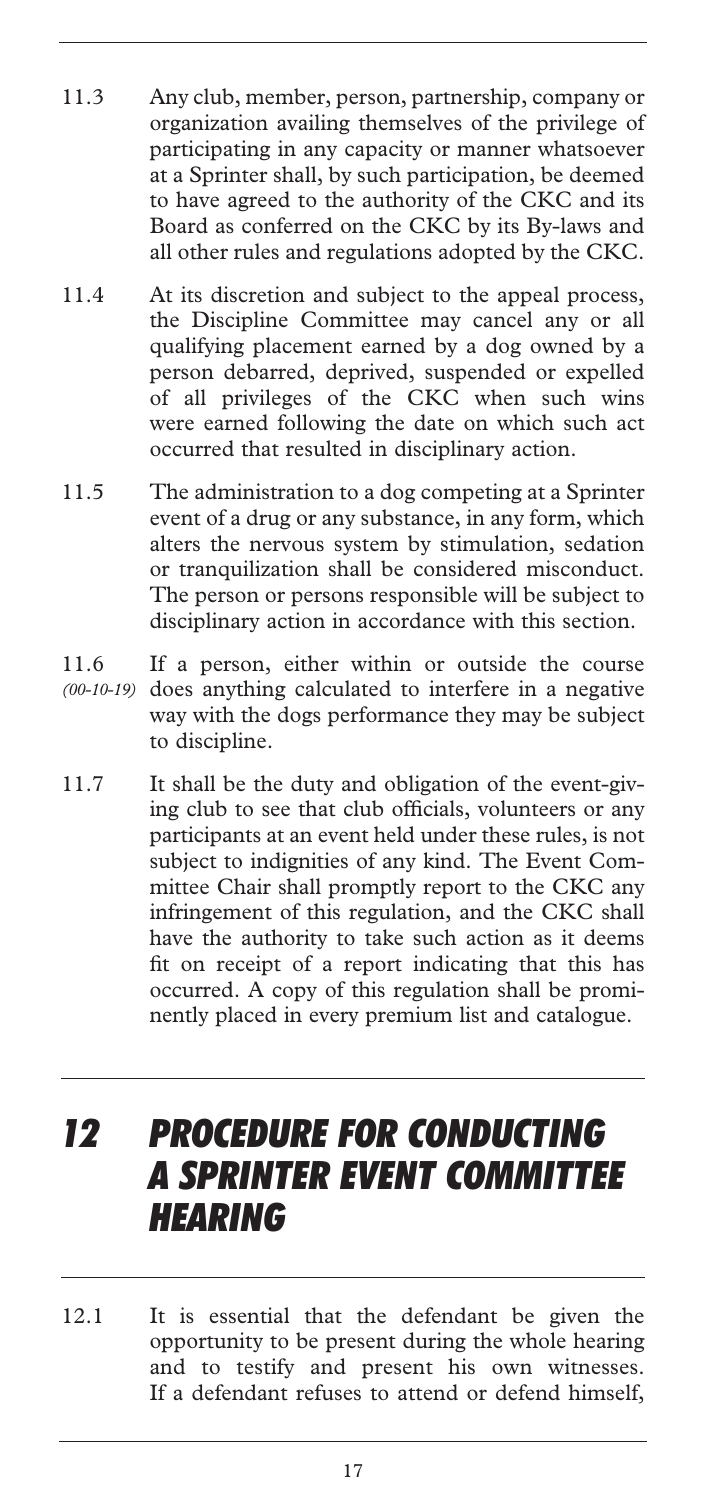the hearing may proceed without him. In notifying the defendant of the hearing, it is essential that he be informed specifically of the nature of the charges against him and that a record of such notice be made.

- 12.2 The complainant must also be informed of the hearing and allowed to be present throughout the whole hearing.
- 12.3 Both the complainant and defendant should be informed that they may be represented by legal counsel or an agent at the hearing if they choose but this is not necessary.
- 12.4 The chair is to call the meeting to order and then announce: "We are proceeding by reason of our appointment to the Event Committee by (name of event-giving club)."
- 12.5 The chair shall identify all persons present and the reason for their presence (i.e. complainant, defendant, witness) and then ask the witnesses to withdraw until required to give evidence. After giving evidence a witness may be excused.
- 12.6 The complaint is to be read except that if the complainant and defendant agree, it may be necessary to relate only the substance of the complaint as set out on the Official Complaint form.
- 12.7 The chair is to ask the defendant whether he wishes to admit or deny the complaint as it has been read or stated.
- 12.8 The complainant is to give evidence on the complaint. He may then be questioned by the defendant. At the chair's invitation, any member of the Committee may question the complainant. If the complainant has brought witnesses, such witnesses may then give evidence individually. Each witness may be questioned by the defendant or any member of the Committee. Each witness is to leave the hearing after evidence has been given.
- 12.9 Upon completion of the evidence given by the complainant and any witness appearing on his behalf, the defendant may then give evidence and may then be questioned by the complainant or any member of the Committee. If the defendant has brought witnesses, such witnesses may then give evidence individually. Each witness may be questioned by the complainant or any member of the Committee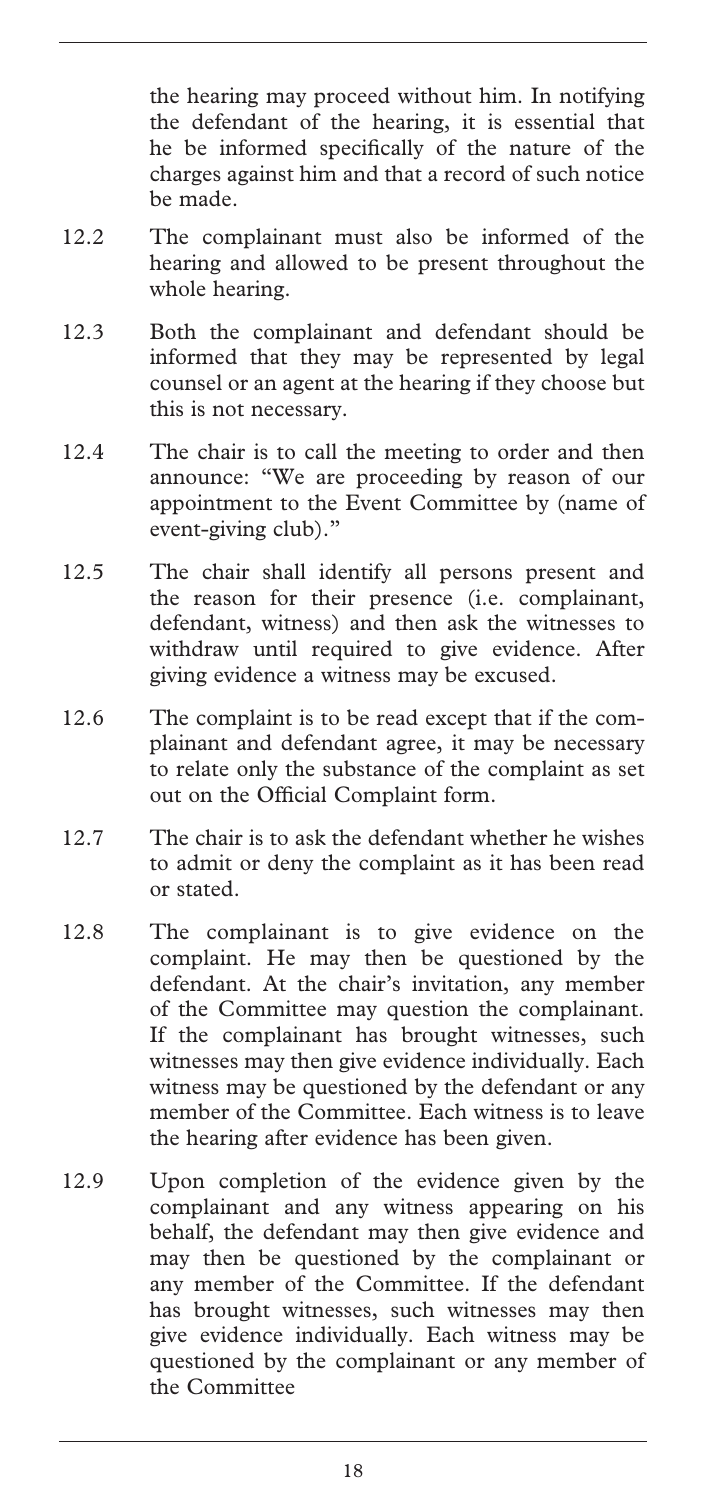- 12.10 The chair may then call any other witness which the Committee considers appropriate to the proper hearing of the complaint.
- 12.11 The complainant may then have the opportunity of summing up the complaint and the evidence presented in support thereof. The defendant shall have the opportunity of summing up his defense and any evidence presented in support of his defense.
- 12.12 The Chair shall announce that the Committee will be submitting a report on the hearing together with its recommendation on the disposition of the complaint to the Discipline Committee of the CKC and the parties concerned. All but the Committee members shall be dismissed so that the matter may be considered.

# *13 PARTICIPATION*

- 13.1 The participation in any manner or in any capacity (27-09-19) at an event held under these rules shall be considered a privilege accorded to any person by the CKC and such privilege may be extended and withdrawn by the Discipline Committee.
- 13.2 Any person availing himself of the privilege of participating in any manner, shape or form and in any capacity, including that of a spectator at a competitive event held under these rules shall, by such participation, be deemed to have agreed to the authority of the CKC and its Board.
- 13.3 No person who has been expelled, deprived of privileges, suspended or debarred by the CKC *(27-09-19)* may enter a dog, participate, exhibit, act as agent or handler for any competitor, take a dog into any competition or be connected in any capacity with competitive events held under these rules.
- 13.4 A club holding a Sprinter event under these rules shall not engage in any capacity a person who is under suspension or expulsion, debarred or deprived of privileges by the CKC
- 13.5 Any person who has lost the right to participate in events in their country of residence shall not, while such a loss of privilege is in effect, participate in any Canadian Kennel Club approved events. Any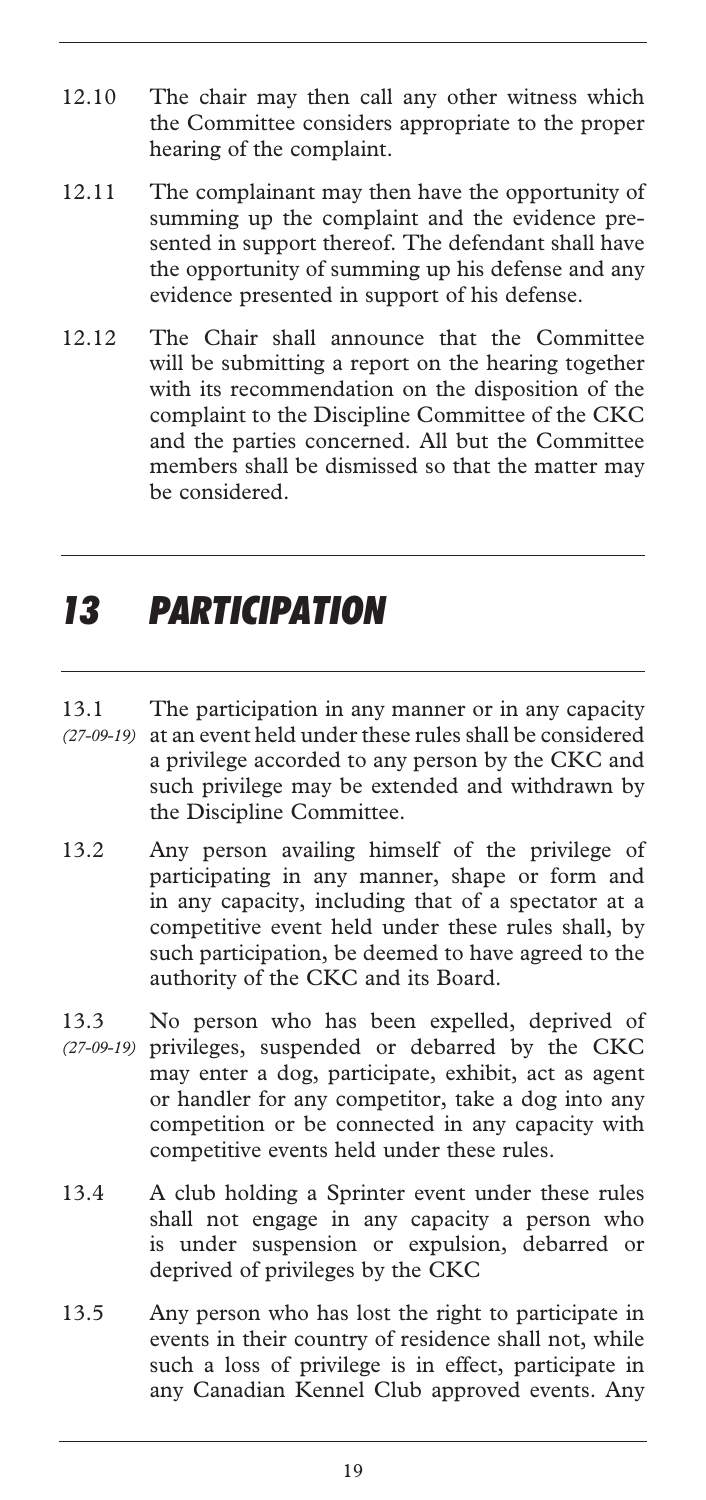wins by a dog that is exhibited or handled by such individual shall automatically be cancelled.

### *14 LIABILITY (22-03-16)*

- 14.1 The CKC shall not be responsible to any member, person, partnership, club or corporation for any loss, *(22-03-16)*  damage or injuries arising at or by reason of any event held under any rules adopted by the CKC.
- 14.2 Every owner or authorized agent for the owner of (22-03-16) any dog entered in a CKC event is required to take all reasonable steps to ensure that the dog behaves properly at the event, and in particular to prevent the dog from threatening, menacing or biting a judge, another dog, or any other person in attendance at the event. Failure to take such reasonable steps may result in disciplinary action against such owner or authorized agent under the By-laws, which may result in the imposition of any of the penalties provided for in the By-laws.

# *15 AMENDMENTS*

- 15.1 These rules are subject to amendment by the Board.
- 15.2 Amendments to these rules may also be proposed by a person, association, club, representative group or body by presenting such proposal to the Board for their consideration. In such circumstances, the Board will forward the proposal to the appropriate Council for its consideration and input, prior to the Board making its final decision.
- 15.3 Any amendment to these rules shall be approved by a simple majority vote of the Board.
- 15.4 The effective date of any approved amendment shall be set by the Board.
- 15.5 The Board, at its sole discretion, may choose to perform a non-binding poll of the membership to attain general input prior to making a final decision on any proposed amendment to these rules.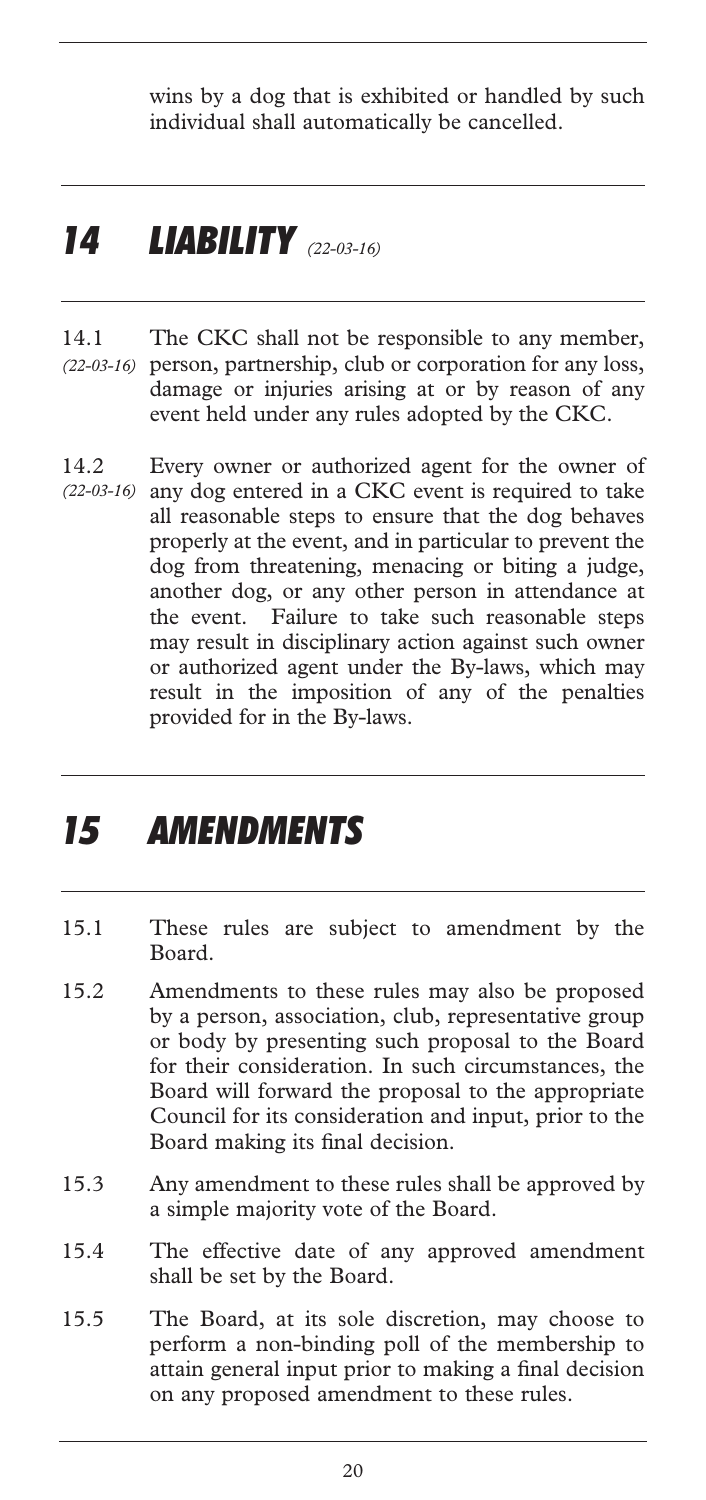15.6 Upon the Board making its final decision with respect to any amendment to these rules, the membership shall be advised by placing a notice in the Official Section as soon thereafter as is reasonably possible.